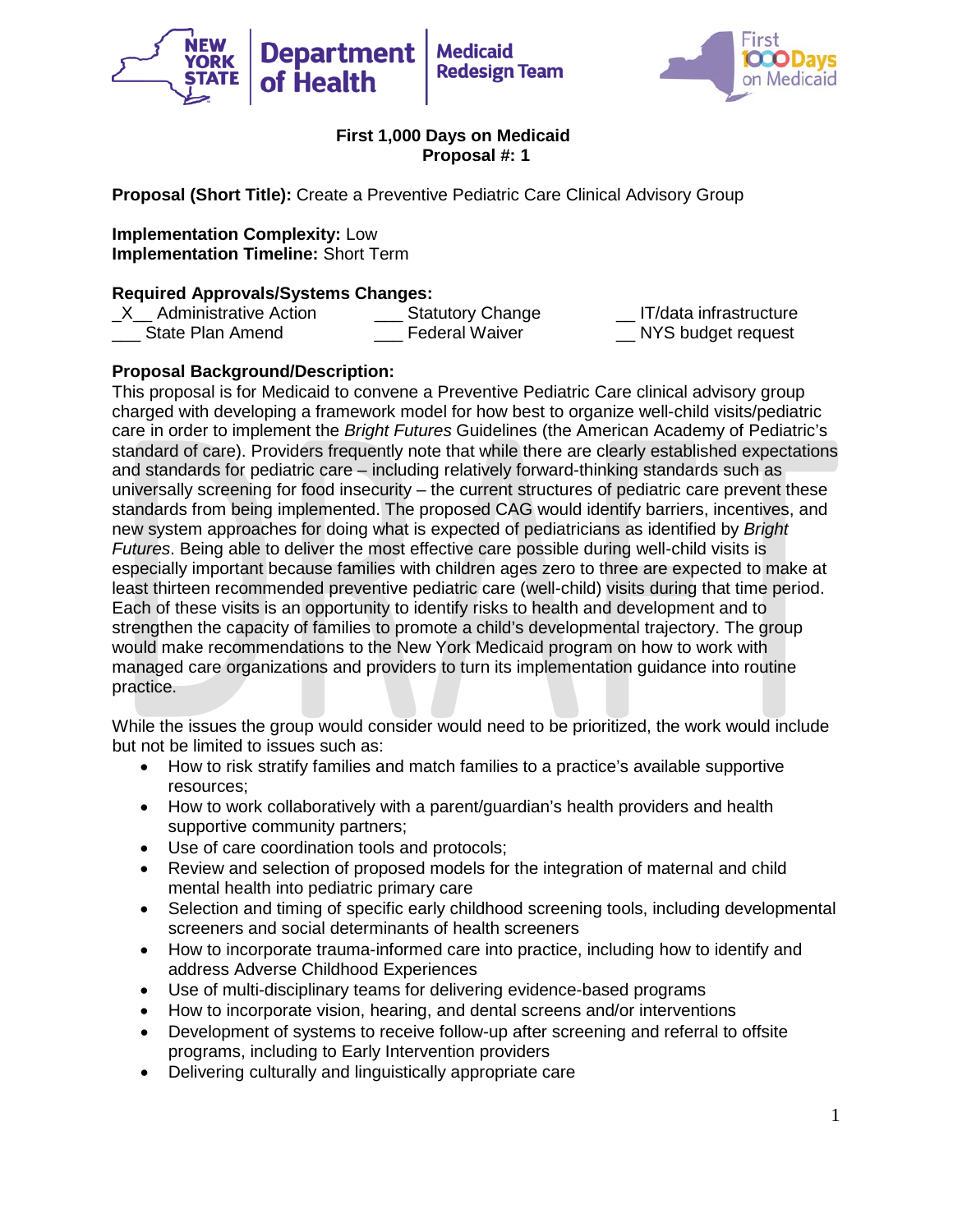



• Integration of primary prevention programs, particularly those that support families with parenting skills

The end goal of addressing these structural components of well-child visits/pediatric practice is to ensure that all children visiting primary care receive the most effective care possible.

Authentic and meaningful input and participation from family representatives and community groups would be sought. Medicaid would invite other payers to join the process in order to seek an all-payer approach to supporting the workgroup's recommendations. The group would produce an initial set of recommendations within a year of convening.

# **Cross-sector Collaboration Component:** Yes X No

• Child and family-serving sectors that frequently partner with pediatric primary care (e.g. education, Early Intervention, welfare, and non-profit social service providers) will be invited to join the advisory group.

**Cost Assumptions:** Negligible – staff time for convening and managing group.

## **Potential Return on Investment:** None

## **Metrics to Track Success/Outcomes:**

• Process: Well Child Care clinical advisory group convenes, deliberates, and makes standard of care recommendations to New York Medicaid.

## **Benefits of Proposal:**

- Reach: The advisory group's recommendations, if implemented, would broadly benefit all young children on Medicaid receiving primary care, 80% of whom receive 5 of more well-child visits in the first 15 months of life.
- Addressing the barriers to implementing Bright Futures Guidelines would reduce disparities in care delivered across pediatric practices and optimize health content and connections in routine practice

## **Concerns with Proposal:**

- Advisory group convening is at least one step removed from making changes that will improve outcomes for children
- Lack of data/information on what currently happens during routine well-child care visits, and how families fare after pediatric referrals to community resources, could make it challenging for the advisory group to make informed recommendations

## **Links to Available Evidence:**

Current *Bright Futures* guidelines: [https://www.aap.org/en](https://www.aap.org/en-us/Documents/periodicity_schedule.pdf)[us/Documents/periodicity\\_schedule.pdf](https://www.aap.org/en-us/Documents/periodicity_schedule.pdf)

## **Additional Technical Detail: (If needed, to evaluate proposal)**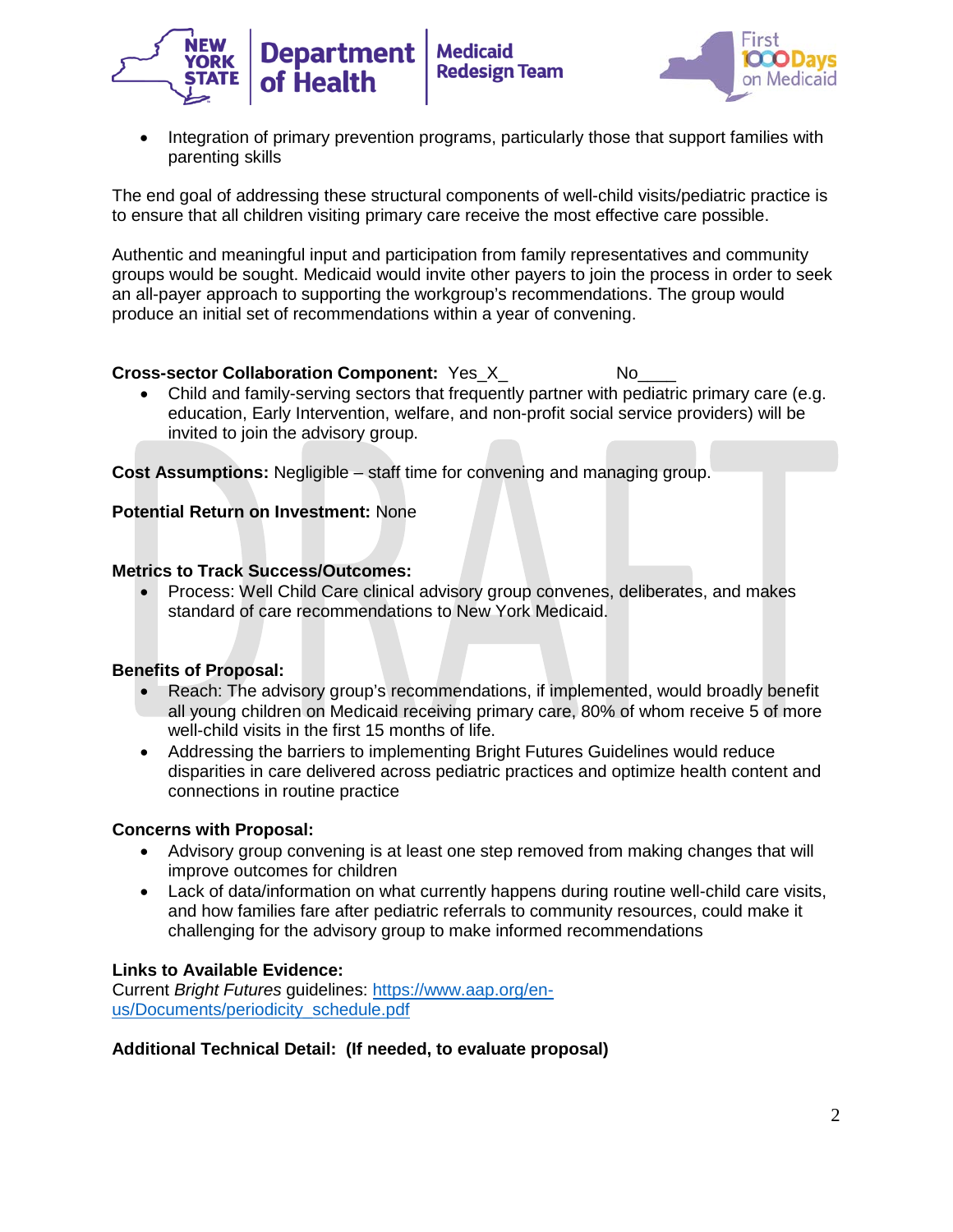



The NYS Association of Infant Mental Health has provided additional technical recommendations on how to implement in a manner that is supportive of Infant Mental Health-Endorsement certification.

**Reviewer Name and Organization:** Mary McCord, Gouverneur (H+H)

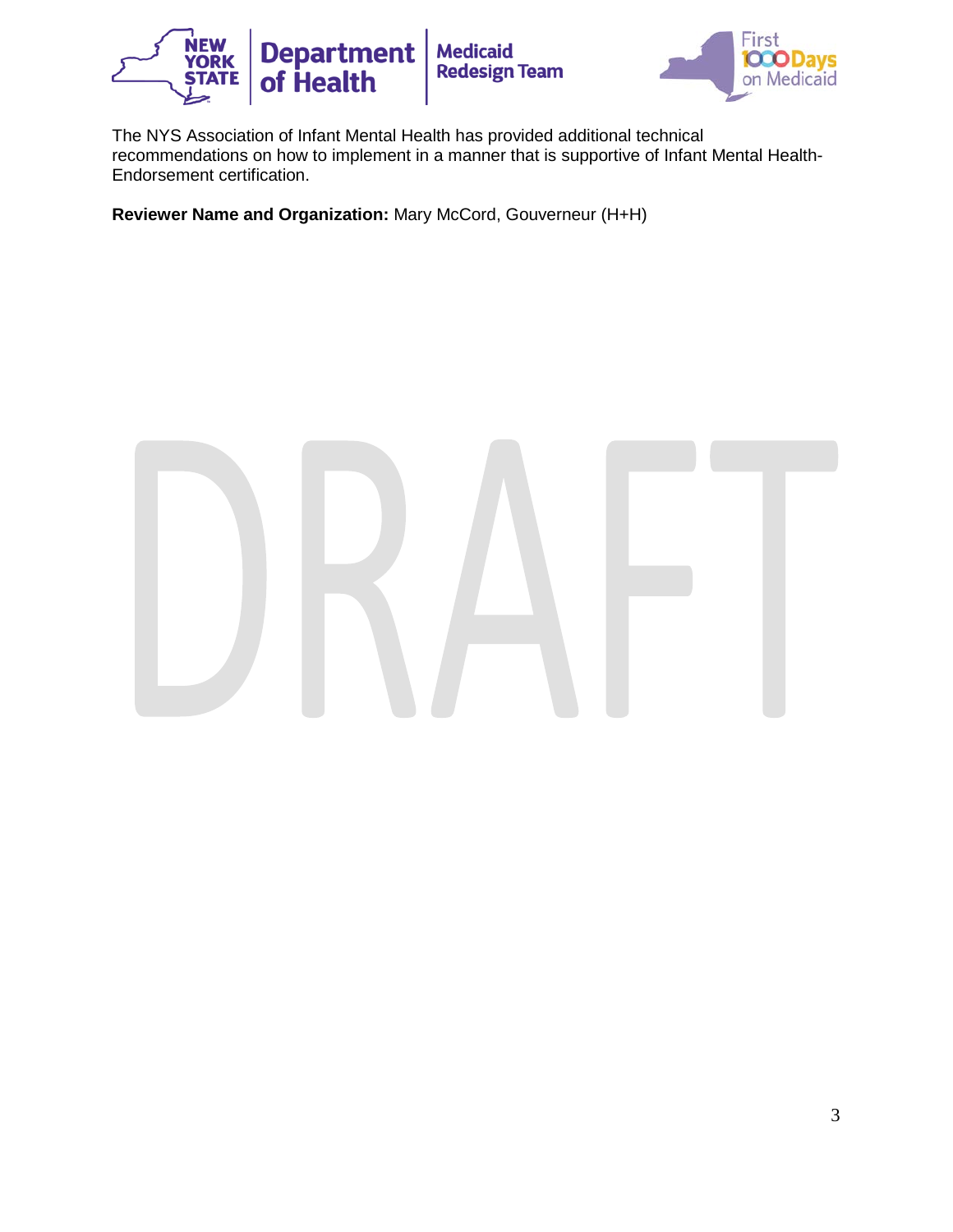



**Proposal (Short Title):** Promote Early Literacy through Local Strategies

**Implementation Complexity:** High **Implementation Timeline:** Long Term

**Required Approvals/Systems Changes:**<br>X Administrative Action **Statutory Change** \_X\_ Administrative Action \_\_\_ Statutory Change \_\_ IT/data infrastructure State Plan Amend **Example 2** Federal Waiver **Example 2** NYS budget request

# **Proposal Background/Description:**

This proposal is for Medicaid to launch one or more three-year pilots to expand the use of Reach Out and Read (ROR) in pediatric primary care and foster local cross-sector collaboration focused on improving early language development skills in children ages  $0 - 3$ .

Children from lower-income homes may hear 30 million fewer words than their more affluent peers by age 3. This vocabulary gap is understood to greatly disadvantage low-income children by resulting in stunted language development at a young age, which subsequently can result in education achievement gaps.

ROR is a national evidence-based program in which child-serving primary care providers promote early literacy by:

- Talking with parents about the importance of reading aloud and engaging with their young children
- Demonstrating how best to look at books and talk about the stories with their infants, toddlers and preschoolers
- Encouraging them to cuddle up and read together at home and build routines around books
- Giving a new book to the child to take home and keep

Studies of ROR suggest that parents served by ROR are twice as likely to read to their children at least three times a week, and that the program improves language development by  $3 - 6$ months.

Some NY health care providers already participate in ROR but the program is not sustained through Medicaid financing and there is room for expansion across the state.

The pilot program would operate as such:

NY Medicaid would provide three-year pilot funding to any interested mainstream managed care organization sufficient to conduct pilots covering up to 1,500 children age 0-3 per year

• The managed care organization will contract with the ROR program to provide administration of the Reach Out and Read program, including overseeing the credentialing and support of pediatric practices, ordering and delivering culturally and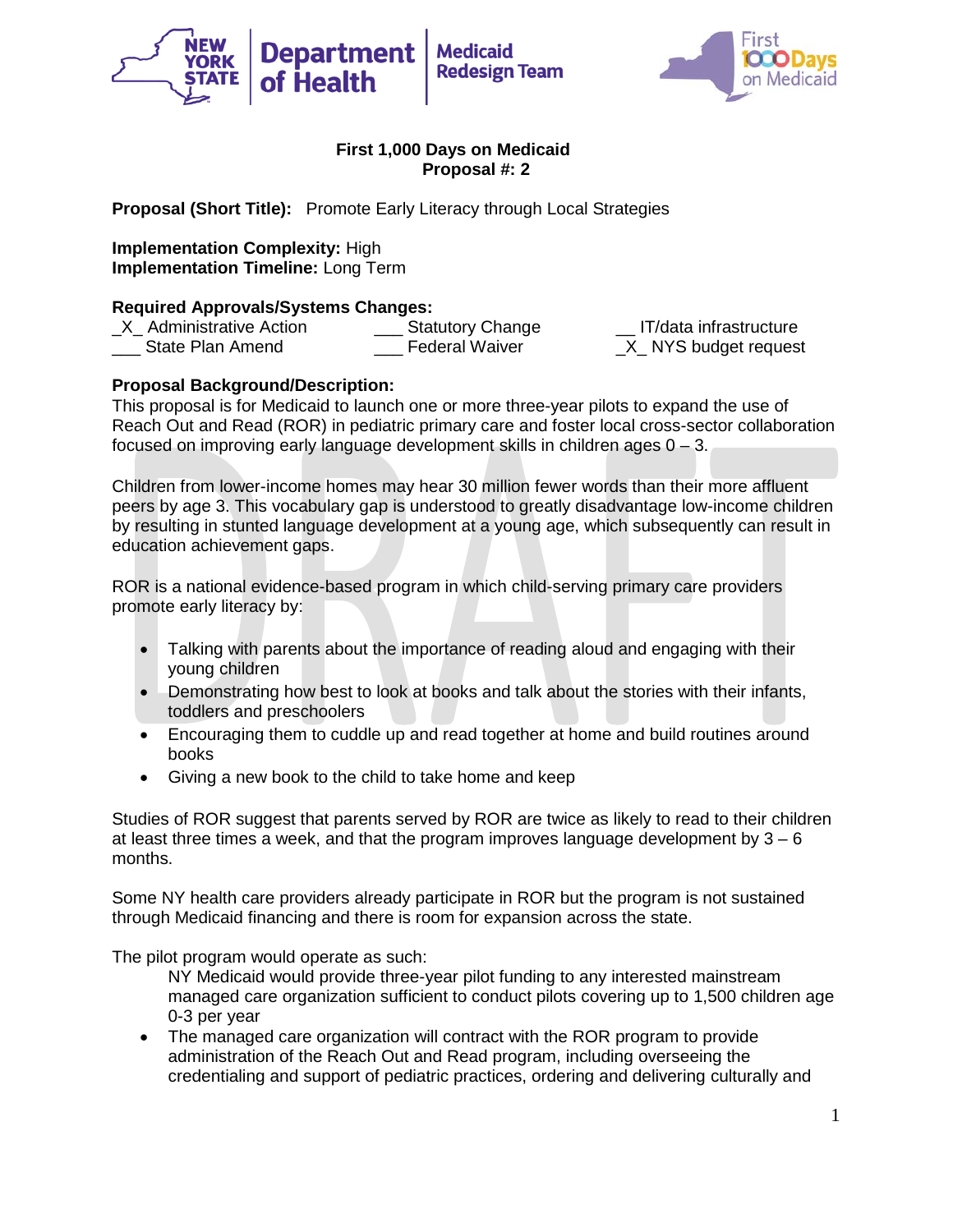

age-appropriate books, and supporting data collection on program effectiveness. This support is particularly important for engaging small to mid-size practices where administrative resource limitations can be a barrier to adopting ROR.

- Child-serving primary care providers would apply to the managed care organization for pilot funding. Providers that include in their application a cross-sector strategy with nonhealth programs/initiatives for improving early literacy, especially through family capacity-building, in their respective community will be given preference in funding.
- All eligible providers would need to demonstrate in their application that they follow *Bright Futures Guidelines* well-child visit vision standards and identify areas of improvement, if needed (unfortunately there is not an existing health care quality measure for vision screening or examination in children)

Primary care providers participating in the pilot would be required to complete the national Reach Out and Read online CME training course (1.25 credits) and to share ROR-specific program data with the national organization and the managed care organization

The pilot would be open to all current ROR sites as well as primary care sites that wish to become a ROR site.

Medicaid should share the ROR model with other state agencies to explore opportunities of funding similar programs that promote early literacy in non-health care settings.

# **Cross-Sector Collaboration Component:** Yes\_X\_\_ No\_\_\_

**Department** 

of Health

• Applicants are encouraged to include at least two non-health partner organizations in their early literacy strategy (e.g. existing community early literacy programs, a local library that can sign families up for library cards, adult literacy programs, Child Care Resource & Referral Agencies, etc.)

## **Cost Assumptions:**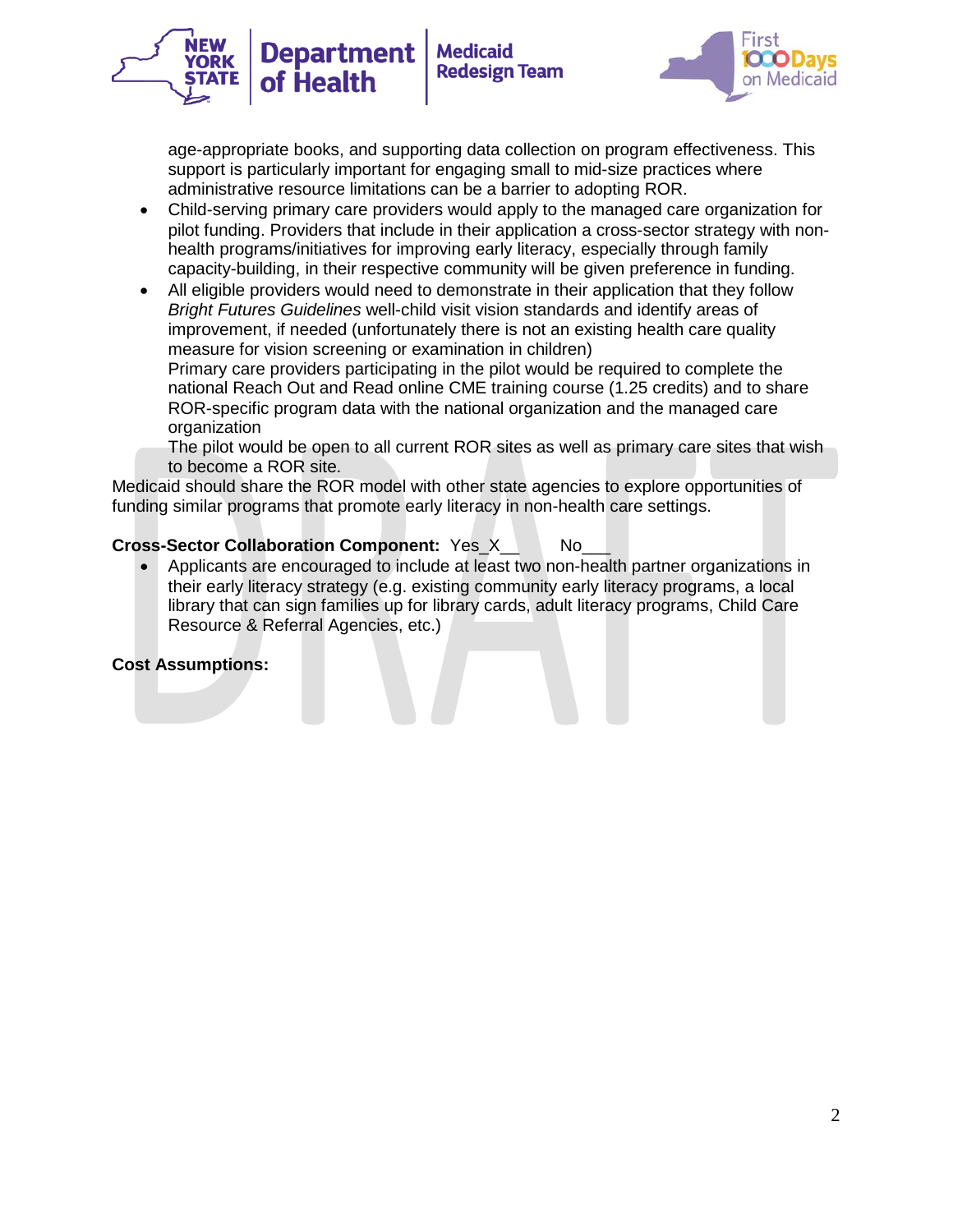



| <b>First 1K Days on Medicaid</b>                                                         |            |
|------------------------------------------------------------------------------------------|------------|
| <b>Promote Early Literacy through Local Strategies</b>                                   |            |
|                                                                                          |            |
|                                                                                          |            |
| MCO's participating per year                                                             | 15         |
| Children participating per year                                                          | 1,500      |
| 570 kids x 2 well-child visits per year <sup>(1)</sup>                                   | 1,140      |
| 930 kids x 3 well-child visits per year <sup>(1)</sup>                                   | 2,790      |
| Total well-child visits/books needed                                                     | 3,930      |
| Average cost per book (from ROR catalog)                                                 | \$2.75     |
| Average cost per MCO                                                                     | \$10,808   |
| Annual Book Cost for Pilot                                                               | \$162, 113 |
|                                                                                          |            |
| <b>Additional Costs:</b>                                                                 |            |
| Cost for training, program administration, non-health partenership facilitation and      |            |
| community outreach per child                                                             | \$10       |
| <b>Additional Annual Costs</b>                                                           | \$225,000  |
| <b>Total Cost (Gross)</b>                                                                | \$387,113  |
| <b>Total Cost (State)</b>                                                                | \$193,556  |
|                                                                                          |            |
| 1. The child will receive 1 book for each well-child visit they have throughout the year |            |

#### **Potential Return on Investment:**

• No data specific to Reach Out and Read is available, but improved language development is likely to reduce special education costs over the long-term.

## **Metrics to Track Success/Outcomes:**

- Increase in days/week parent or guardian reads to child
- Language development scores (receptive vocabulary and expressive vocabulary)

## **Benefits of Proposal:**

- Reach Out and Read is scalable: the program currently reaches 1 in 4 low-income families nationally at a cost of \$20 per child
- Both the outcome (language development) and the pilot design are cross-sector in nature, and there is opportunity to partner with a wide range of initiatives/programs seeking to work with medical practices
- ROR is considered by some to be the single most useful primary prevention intervention presently available to primary care
- Technical assistance and program materials can be provided through regional or state Reach Out and Read coalitions
- Reading with infants and children promotes bonding and stimulates child development.

## **Concerns with Proposal:**

• Measuring the impact of the collaborative strategy will be difficult and could be discouraging to participants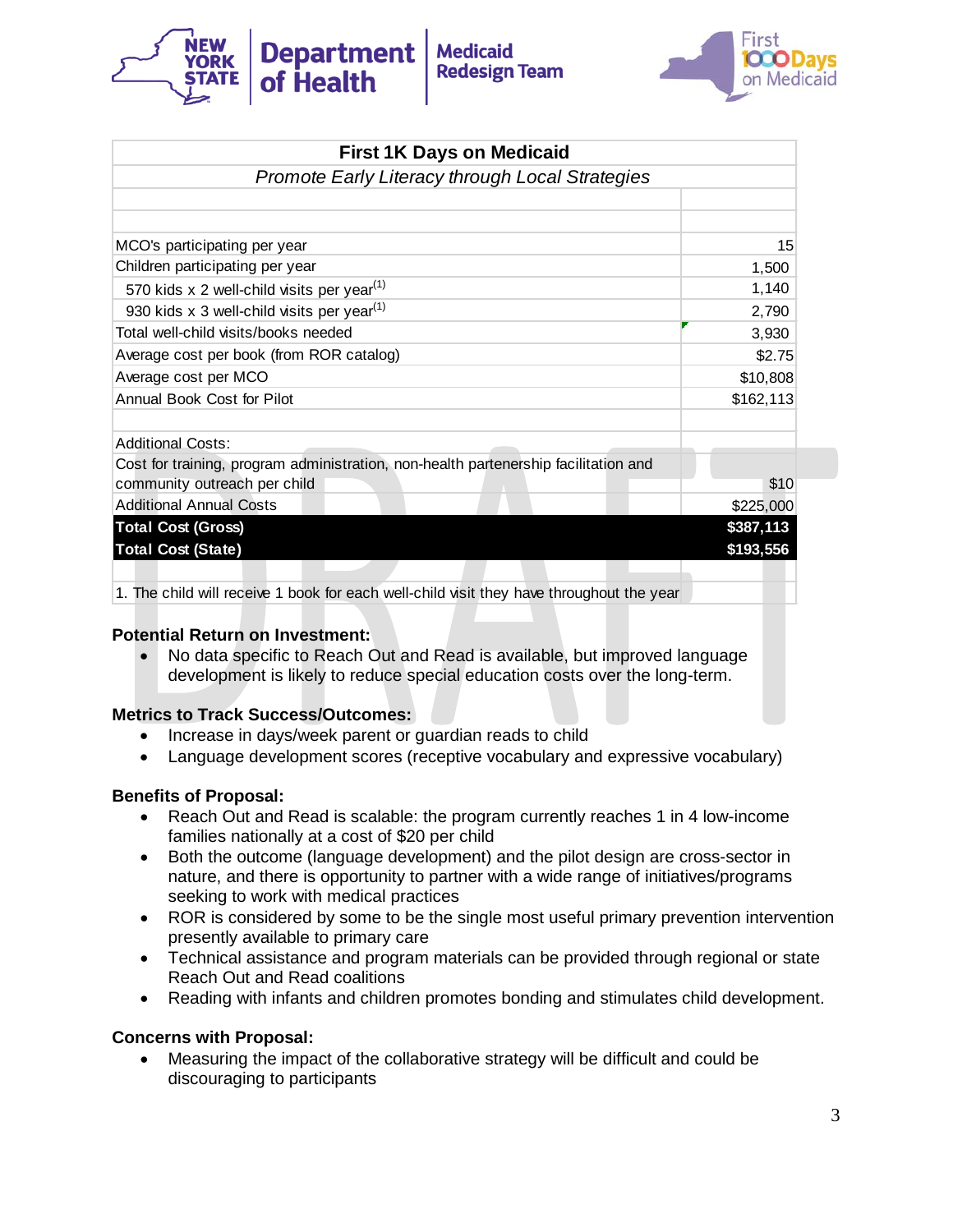



- The cost does not include the associated costs of measuring language development (language development is not a QARR measure) The proposal does not explore public-private partnership or corporate sponsorship opportunities – although this issue could be pursued by DOH during implementation
- While ROR can have broad population health effects, some parents will require additional help — either those with no or low literacy, or those who need more focused work on the "serve and return" skills that are so critical

#### **Links to Available Evidence:**

Reach Out and Read national site contains a compilation of evidence: <http://www.reachoutandread.org/our-impact/reach-out-and-read-the-evidence/>

#### **Additional Technical Detail: (If needed, to evaluate proposal)**

**Reviewer Name/Organization:** Elie Ward, AAP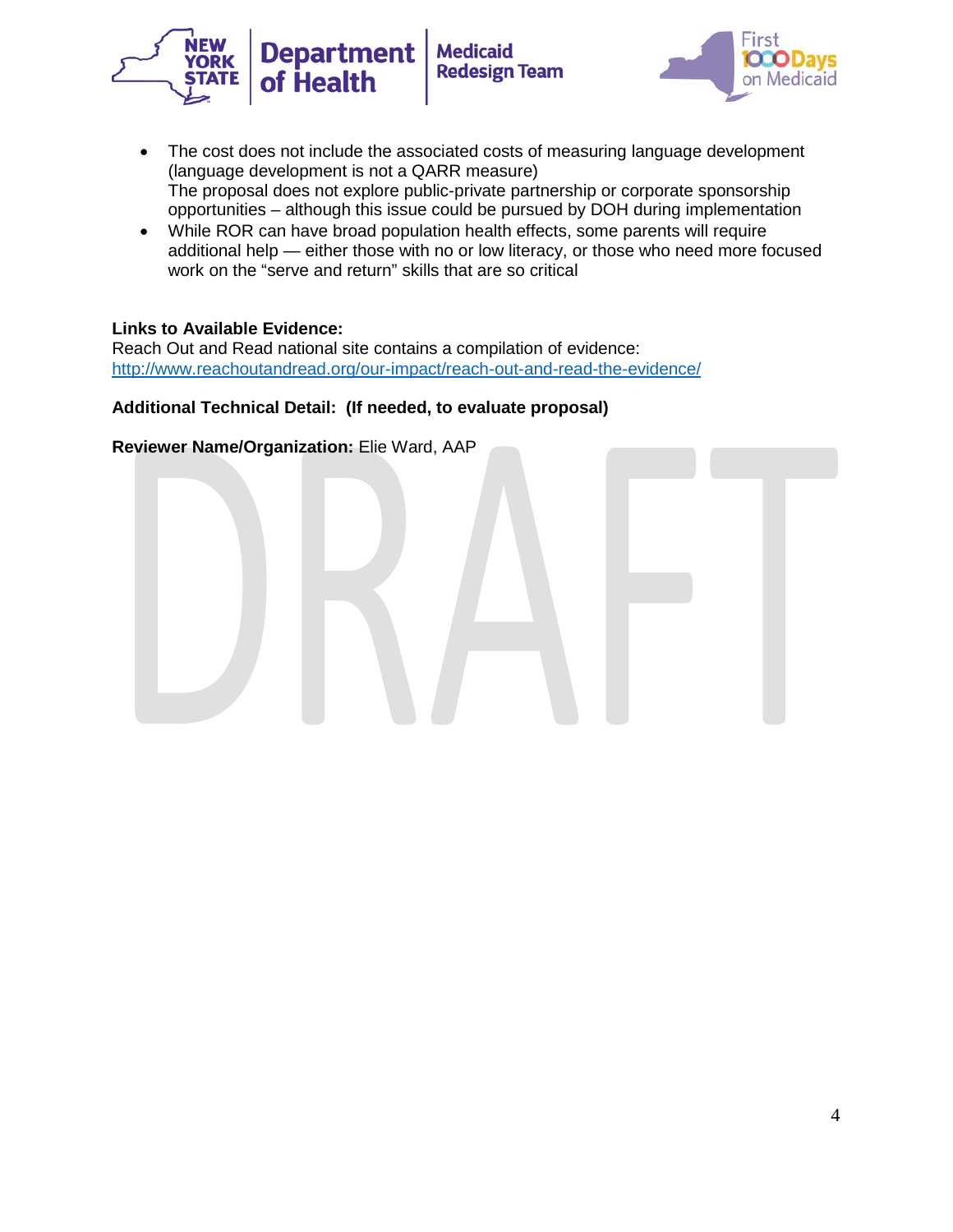



**Proposal (Short Title):** Expand Centering Pregnancy

**Implementation Complexity:** High **Implementation Timeline:** Long Term

## **Required Approvals/Systems Changes:**

\_x\_\_ Administrative Action Statutory Change \_\_ IT/data infrastructure<br>\_\_\_ State Plan Amend \_\_\_ Federal Waiver \_X\_ NYS budget request

 $X$  NYS budget request

# **Proposal Background/Description:**

This proposal is for Medicaid to support a pilot project in the neighborhoods/communities of poorest birth outcomes to encourage obstetrical providers serving Medicaid patients to adopt the Centering Pregnancy group-based model of prenatal care which has shown dramatic improvements in birth-related outcomes and reductions in associated disparities. The Centering Pregnancy model was developed by the not-for-profit Centering Healthcare Institute. The Institute provides participating providers with the curriculum, staff training, and a structure for data collection. It also approves the site where the model is offered. Currently the Centering Healthcare Institute lists 33 sites in New York State that offer the Centering Pregnancy model.

The model is designed to enhance pregnancy outcomes through a combination of prenatal education (gestational development, healthy behaviors) and social support. Use of the model has been associated with reduced incidence of preterm birth and low birth weight, lower incidence of gestational diabetes and postnatal depression, higher breastfeeding rates and better inter-pregnancy spacing. Centering Pregnancy (CP) has also been shown to narrow the disparity in preterm birth rates between African-American women and white women.

The Centering Pregnancy model brings together for prenatal care 8-10 women who are due at approximately the same time. Group visits, which last approximately two hours, take the place of individual prenatal appointments and fall on the same schedule. At each visit, a clinician briefly examines each woman individually, with the balance of time spent in a facilitated group. Via discussion and interactive activities, group members address important and timely health topics, as well as questions and concerns raised by group members. Women who have participated in Centering Pregnancy feel more ready for labor and delivery, and are more satisfied with their prenatal care.

Studies of the Centering Pregnancy model document some impressive results. A review by the University of Wisconsin Population Health Institute concluded in its [What Works for Health](http://whatworksforhealth.wisc.edu/program.php?t1=22&t2=16&t3=110&id=433) database:

*There is strong evidence that Centering Pregnancy improves birth outcomes, particularly among disadvantaged populations such as low income black and Hispanic women. Participants in CenteringPregnancy are more likely to receive adequate prenatal care than non-participating peers.*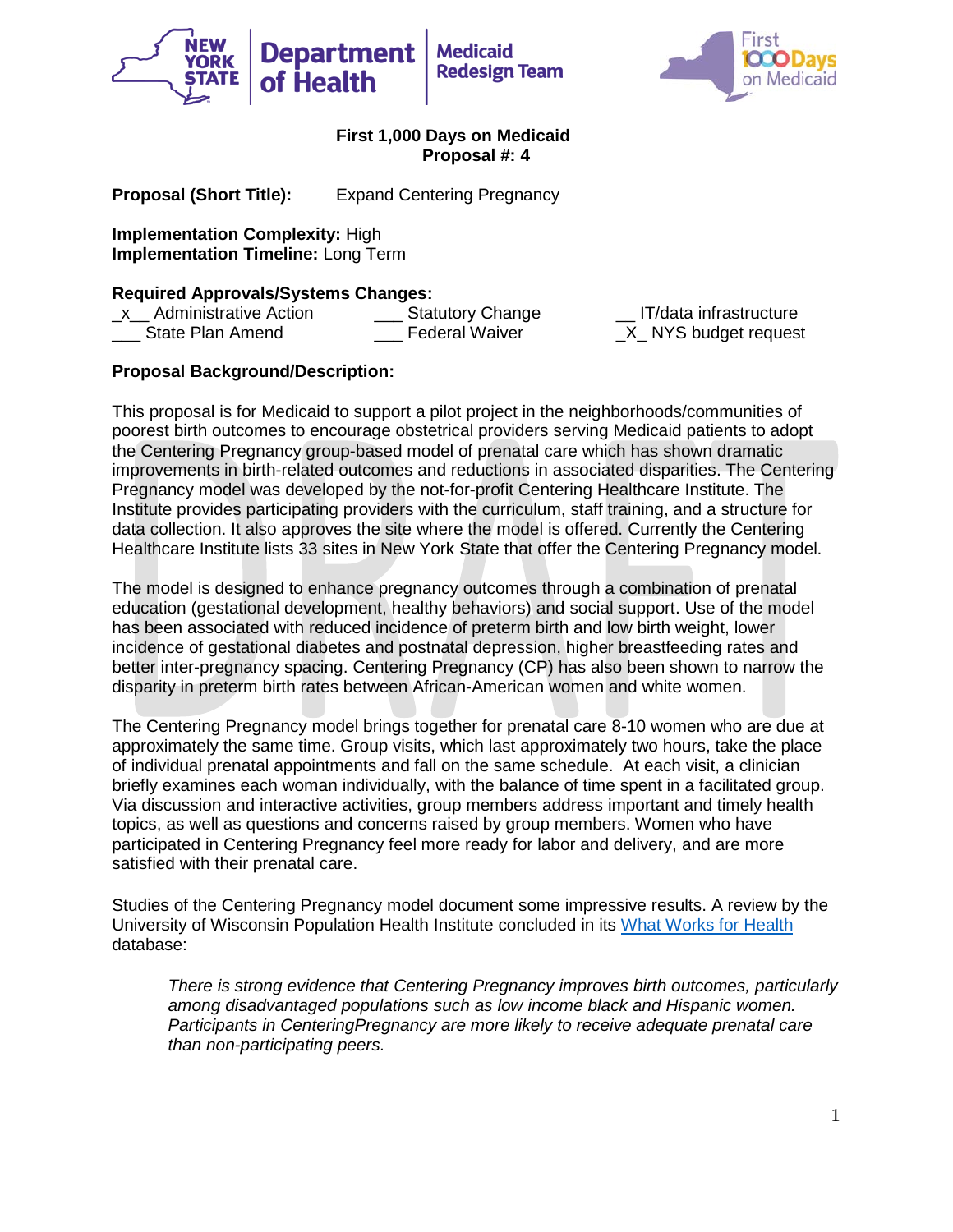



*CenteringPregnancy improves infant birth weight and reduces the likelihood of preterm delivery in disadvantaged groups. CenteringPregnancy may also reduce the risk of a NICU stay and fetal demise. CenteringPregnancy participants may engage in healthier behaviors and have more appropriate gestational weight gain than non-participants. CenteringPregnancy participants also appear to be more likely to engage in breastfeeding.*

Since 2013, the federal Strong Start for Mothers and Newborns Initiative, a joint project of CMS, HRSA, and the Administration on Children and Families, has funded multiple projects implementing Centering Pregnancy among Medicaid beneficiaries at high risk of poor outcomes, especially prematurity.

Encouraged by Centering Pregnancy's outcomes data, in 2013 South Carolina Medicaid began offering enhanced reimbursement for CP visits (\$30 per patient per visit up to \$300, with an additional incentive payment of \$175 for each patient that attends at least 5 visits). Other Medicaid programs, as well as some commercial payers have adopted similar incentives, generally enhancing reimbursement by \$25-30/visit.

Under this proposal, the NY Medicaid program would provide explicit financial support of \$30 additional/patient/visit up to a maximum of \$300 for a two-year pilot focused on the neighborhoods with poorest birth outcomes. Practices that are already providing Centering in these neighborhoods would receive the incentive, as would new practices adopting the model (60% downstate, 40% upstate) that would receive staff training and start-up support. The goal is to provide CenteringPregnancy to at least 2,000 women so the sample size is sufficient to demonstrate impact. The State, working with managed care organizations and providers, would collect the data, including cost, which would permit evaluation of the pilot over the two-year period following implementation. Further support, in the form of staff training and start up support, is critical. The state would contract with the Centering Healthcare Institute (CHI) to provide both training workshops for providers as well as on-going implementation support and technical assistance.

Medicaid should work with colleagues in the Department of Health and Department of Financial Services to raise awareness of the model and seek all-payer support. The state should also ensure that implementation of the model also includes screening and referral for social determinants of health (environment, housing, educational attainment, etc.).

Additionally, several First 1,000 Days workgroup members feel that NY Medicaid should consider developing a separate but similar pilot approach to testing the Centering *Parenting* model – a group model of well-child care that grew out of the popularity of Centering Pregnancy. Centering Parenting brings 6-8 moms, partners, support people and their same-age infants together in community with their healthcare providers and other parents who are experiencing similar parenting and child development stages. Centering Parenting focuses on increased safe sleep practices, extended breastfeeding, increase rates of current immunizations, more developmental screenings conducted, more access to oral health services, more mothers with healthy BMI, and more screenings for intimate partner violence & postpartum depression. The model is currently offered by 5 health care organizations in New York State (some of whom also offer Centering Pregnancy). As a newer model of care, less research has been conducted on the Centering Parenting model. If NY Medicaid were to pilot Centering Parenting it would need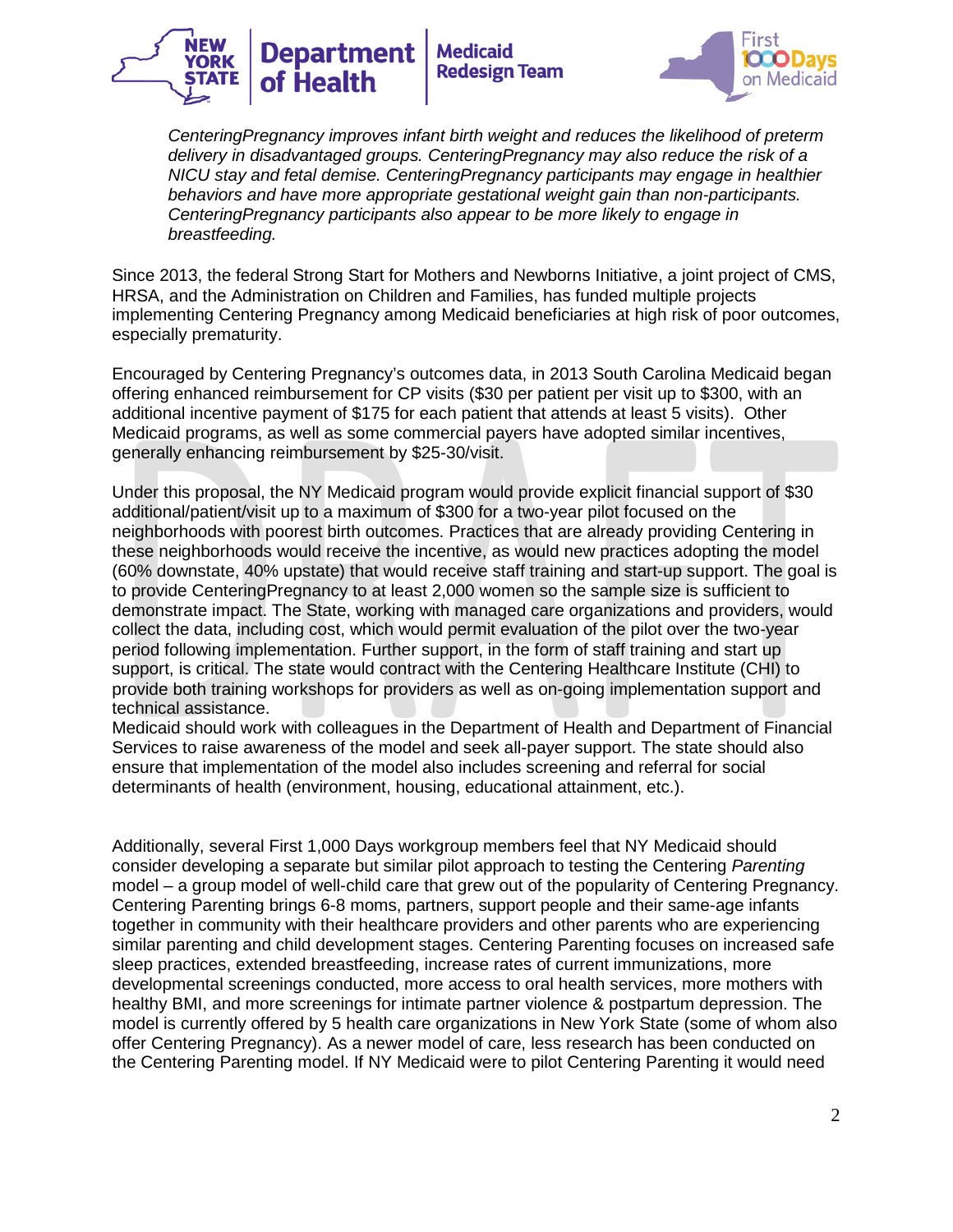

to take into account the different resource needs and metrics of success associated with the model.

**Cross-sector components:** Yes No X

#### **Cost Assumptions:**

| <b>First 1K Days on Medicaid</b>                                                                           |                  |
|------------------------------------------------------------------------------------------------------------|------------------|
| CenteringPregnancy-- New                                                                                   |                  |
|                                                                                                            |                  |
|                                                                                                            |                  |
| Projected Number of Participating Women                                                                    | 2,000            |
| Financial Support per Patient/Visit (\$30 per visit up to \$300 total)                                     | \$<br>300.00     |
| MCO 2 Year Pilot Total                                                                                     | \$<br>600.000.00 |
|                                                                                                            |                  |
| Centering Health Care Institute Training Costs (3 Provider Workshops (with 25 providers) @ \$18,750 eal \$ | 56,250.00        |
| Additional Consulting/Support/On-Site Assistance                                                           | \$<br>120,000.00 |
| <b>Total Cost</b>                                                                                          |                  |
| <b>Total Cost (Gross)</b>                                                                                  | 776,250.00       |
| <b>Total Cost (State)</b>                                                                                  | \$388,125        |

\*Cost estimate includes pilot for Centering Pregnancy only. Additional resources would need to be sought by the State if it opted to also pursue a Centering Parenting pilot.

#### **Potential Return on Investment:**

A research study published in the Maternal and Child Health Journal in July of 2016\* documents savings in a South Carolina pilot program due to reduced risk of premature birth, low birthweight, and NICU stay. The return on the state's investment of \$1.7 million there was an estimated return on investment of nearly \$2.3 million.

**\***Gareau, S., et al., Group Prenatal Care Results in Medicaid Savings with Better Outcomes: A Propensity Score Analysis of Centering Pregnancy Participation in South Carolina, Maternal and Child Health Journal, July 2016, pp. 1384-1393.

#### **Metrics to Track Success/Outcomes:**

- Increase in number of providers offering Centering Pregnancy model
- Reduction in incidence of low birthweight, preterm birth, and length of NICU stays among patients participating in Centering program compared to patients with comparable profiles receiving traditional individual care

#### **Benefits of Proposal:**

- One of only a few proposals focused on better birth outcomes, which is an important foundation for kindergarten readiness
- Evidence-base shows reduction in racial disparity of birth outcomes. This evidencebased practice responds to addressing the racial and ethnic disparities and increasing rates of prematurity and maternal morbidity/mortality.

Evidence demonstrates this is especially effective with adolescents. **Concerns with Proposal:**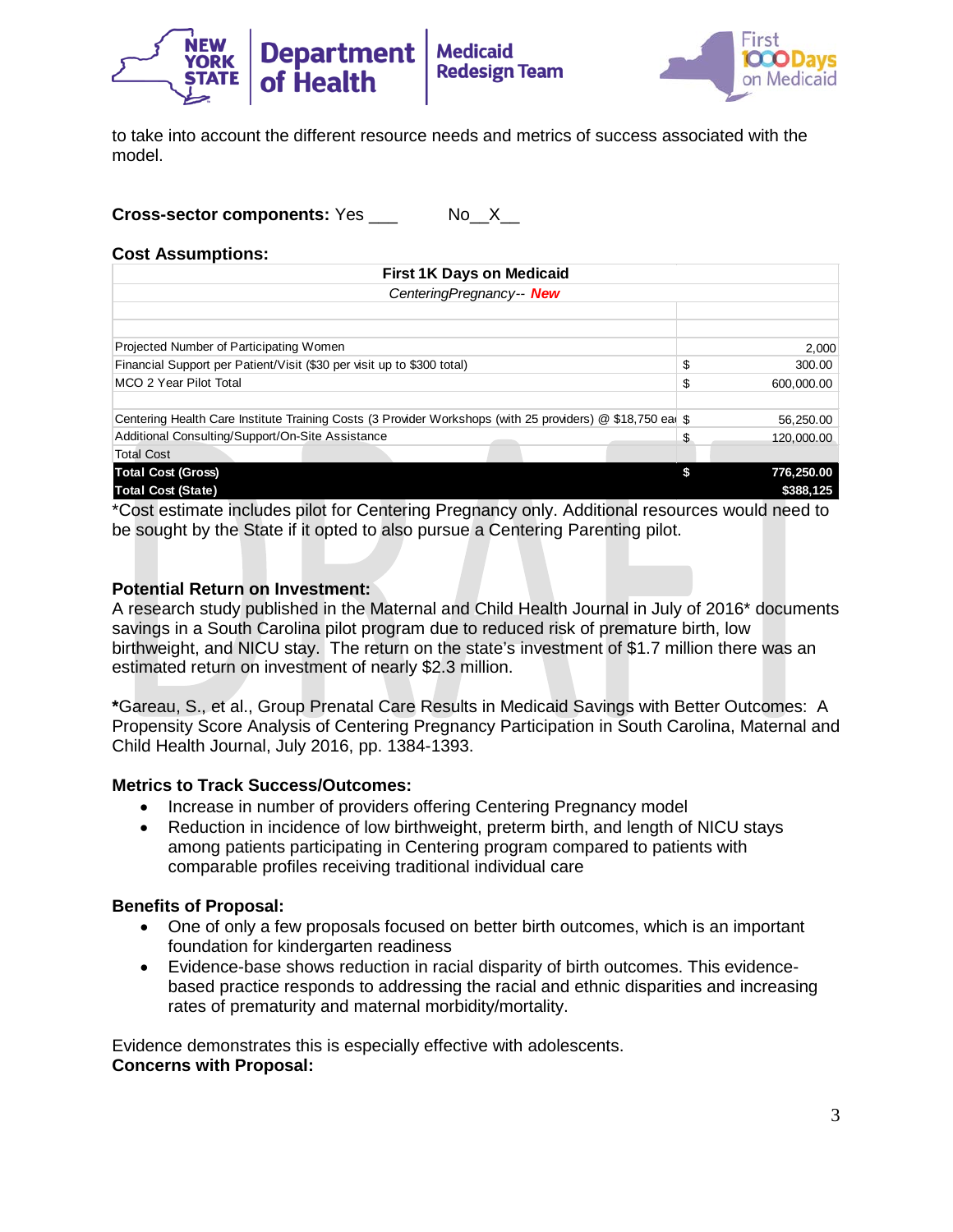



- Provider reluctance to change practice pattern to incorporate group model may limit uptake – there could be Information Technology innovations that ease some of the implementation challenges, particularly changes to patient scheduling, but the proposal as written does not identify those IT opportunities
- Pilot is likely to require additional funding for coordination personnel that is not reflected in the proposal

## **Links to Available Evidence:**

What Works for Health review of Centering Pregnancy with links to evidence-base: <http://whatworksforhealth.wisc.edu/program.php?t1=22&t2=16&t3=110&id=433>

#### Centering Healthcare Institute bibliography:

[https://www.centeringhealthcare.org/uploads/homepage\\_hero/Centering-Bib-2017-with-](https://www.centeringhealthcare.org/uploads/homepage_hero/Centering-Bib-2017-with-Branding.pdf)[Branding.pdf](https://www.centeringhealthcare.org/uploads/homepage_hero/Centering-Bib-2017-with-Branding.pdf)

#### **Additional Technical Detail: (If needed, to evaluate proposal)**

See the Centering Healthcare Institute web site, https://www.centeringhealthcare.org, for detailed list of research studies, existing Centering sites, and reimbursement policies.

For list of Centering sites in NY, see [https://centeringhealthcare.secure.force.com/WebPortal/ListOfCenteringSites?stateName=NY](https://mail.uhfnyc.org/owa/redir.aspx?C=fc9ac80d630f4372b8d7752f5397bedc&URL=https%3a%2f%2fcenteringhealthcare.secure.force.com%2fWebPortal%2fListOfCenteringSites%3fstateName%3dNY)

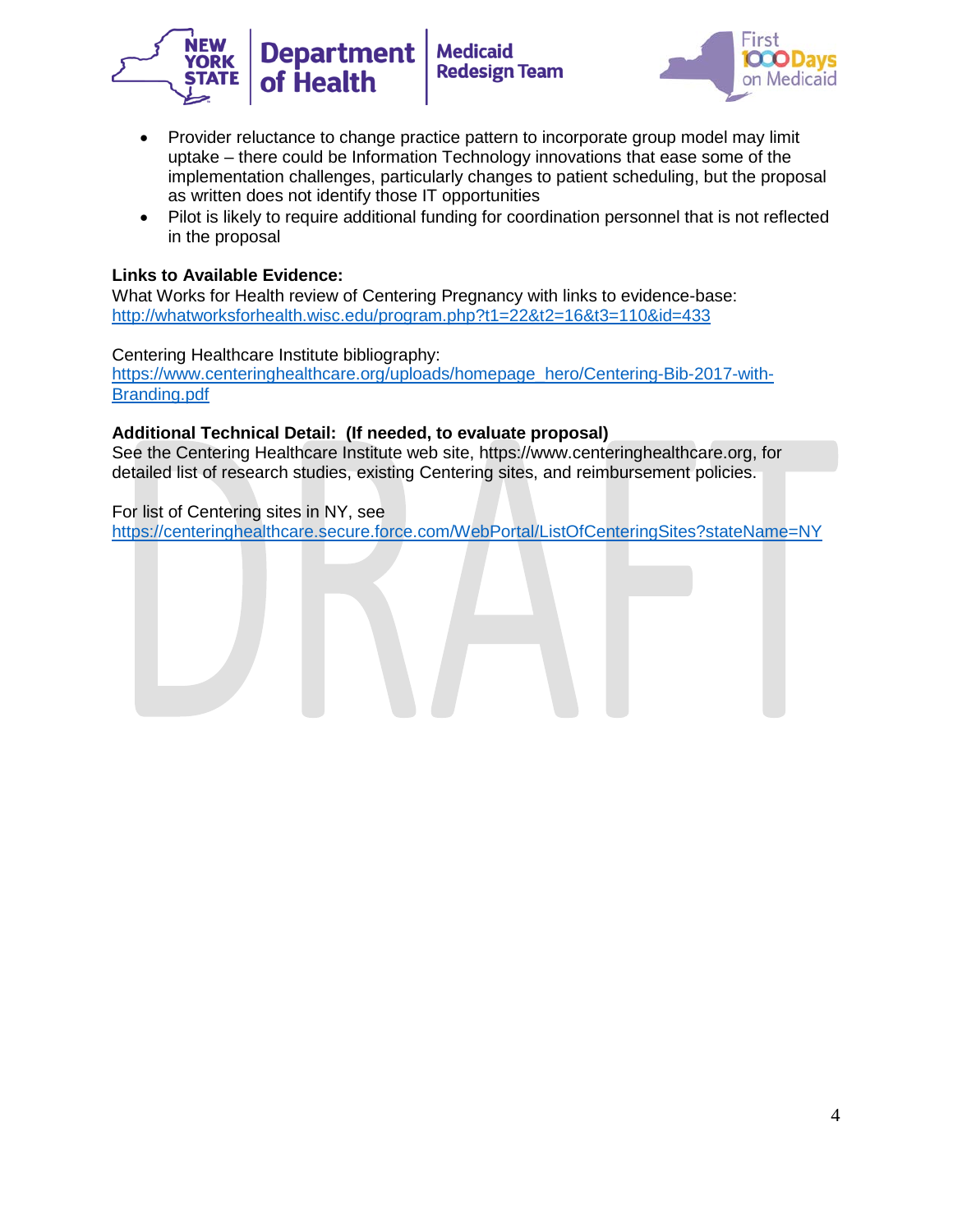



**Proposal (Short Title):** New York State Developmental Inventory Upon Kindergarten Entry

**Implementation Complexity:** Medium **Implementation Timeline:** Short term

**Required Approvals/Systems Changes:** \_\_X\_ Administrative Action \_\_\_ Statutory Change \_\_ IT/data infrastructure State Plan Amend **Example 2** Federal Waiver **NYS** budget request

# **Proposal Background/Description:**

Under this proposal the State Education Department, Medicaid, and other partners would agree upon a measurement tool to assess child development upon Kindergarten entry.

In recent years, unprecedented investments have been made in New York State on behalf of young children, in direct response to the growing body of evidence that shows that the ages between 0 and 5 are the fastest growing, most malleable years for the human brain. Given these significant investments—including a recent \$800 million investment into expanding pre-k access for children—there is a need for the state to better understand where the development of each child stands when they enter kindergarten. A child's developmental status upon kindergarten entry has been shown to relate to  $3<sup>rd</sup>$  grade reading, suggesting that improving child development by this milestone is likely to drive long-term improvements in education and health.

A standardized measurement tool at kindergarten entry would enable (1) population-level tracking of trends over time in child development; (2) assessment of how policy and programmatic changes are possibly affecting child development; and (3) identification of areas (e,g. whether regions of the state, areas within child development) in need of improvement, investment, and policy change.

Such a measurement tool could also be valuable to child-serving health care providers. Providers frequently note that there are few viable outcome measures for assessing well-being in young children, which can make it challenging to invest in and evaluate interventions that promote health and development, especially as the Medicaid program becomes more outcomes-focused. Notably, the NY Children's Value Based Payment Advisory Group recommended that NY develop or adopt a developmental outcome measure at Kindergarten entry as a means for measuring the advisory group's "north star" goal for each child -- "Optimal physical health and developmentally on track at school entry"- at a population level. For these reasons it is imperative for New York State to have a standardized measurement tool thatcan drive results on behalf of our youngest learners.

Many states have used similar tools for numerous years to better understand these critical first years of a child's life. Additionally, at least one other state – Oregon – has embraced the use of such a tool to drive improvements in pediatric care in addition to other early childhood sectors. These tools can be valuable to k-12 educators to drive teaching and learning in schools,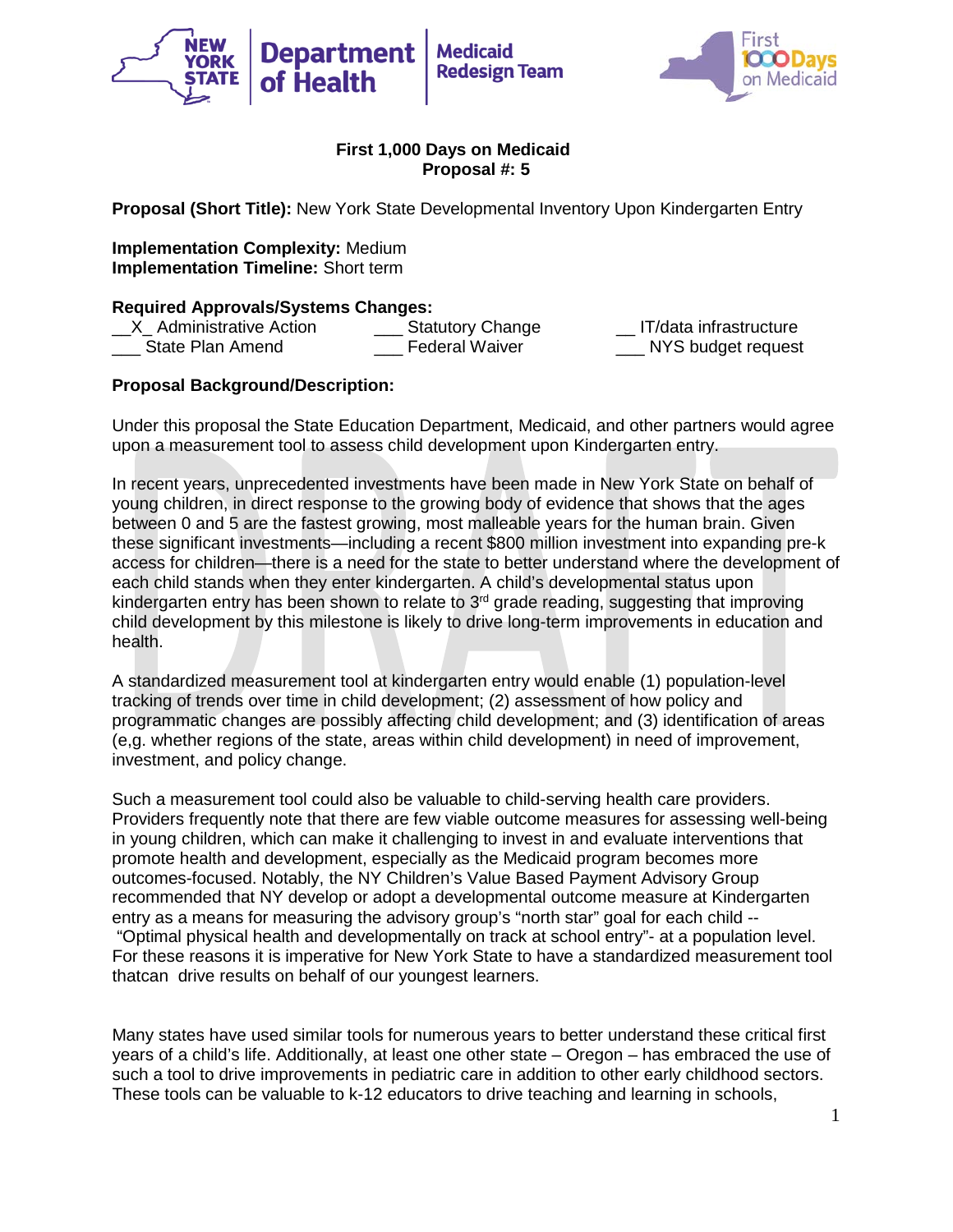



collaborate more effectively with early childhood providers, engage more meaningfully with parents, and drive improvement. Institutions of higher education can use the data to better tailor teacher preparation programs, both for k-12 teachers and early childhood specialists, to ensure New York has the best teaching workforce its children deserve. Developmental inventories help maximize the efficiency of government services that serve children and families, particularly those from low-income backgrounds.

This proposal suggests that New York State, in collaboration with its partners- State Education Department, State University, Medicaid program, experts in the field of early childhood development, and others as necessary- agree upon a tool to be implemented state-wide to drive results for children. As experts agree, any such tool needs to be developmentally appropriateand have a holistic approach to child development that includes cognitive,socialemotional, language, and motor development. The tool would need to be affordable, implementable across the state, and evidence-based.. The data from the tool would need to be made available as widely as possible, including to service providers in each relevant sector and parents/caregivers, in the most appropriate form for the use case. The tool also needs to be flexible to respond to advances in the field, such as the evolving tool used in Ohio, which has expanded over recent years to include social-emotional measures as well as cognitive ones. The State should consider how to use the cumulative measure to provide sector-specific information back to all sectors involved in child development, including but not limited to health care, early childhood education, social services, and parents and families, in order to drive sector-specific improvements.

**Cross-Sector Collaboration Component: Yes X No\_** 

# **Cost Assumptions:**

N/A—the recommendation herein includes the selection/creation of a tool; the State Education Department would be the implementation partner for this recommendation and would need to develop an appropriate cost estimate, if applicable.

# **Potential Return on Investment:**

- Understanding of the ROI of federal, state, and local investments in early childhood
- Better coordination of services across multiple systems for children
- Lower long-term costs of care and social services as children experience better outcomes

# **Metrics to Track Success/Outcomes:**

- # of kindergarten students across NYS assessed
- #/% of kindergarten students identify as "developmentally on-track" for kindergarten

# **Benefits of Proposal:**

- Understanding of the ROI of federal, state, and local investments in early childhood
- Identify populations of children in need of support as early as possible, reducing high long-term costs as delays intensify
- Creates an outcome measure that could be tied to incentives or new strategies in children's health care and other sectors
- Such a measurement tool is necessary for measuring year-over-year progress in improving child development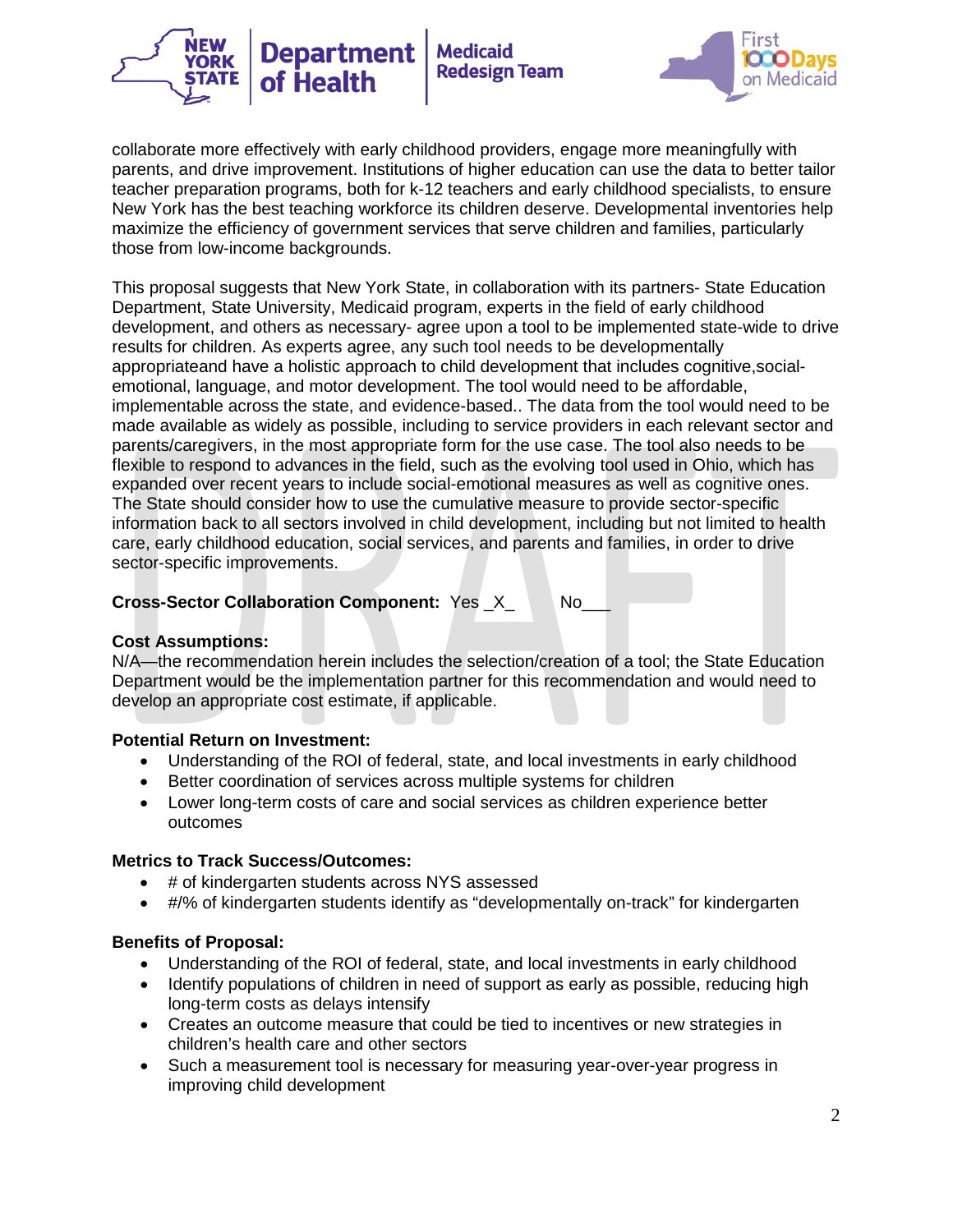



#### **Concerns with Proposal**:

While a Developmental Inventory is an invaluable tool to measure how we are serving our children, these tools can be used in destructive, inappropriate manners. The tool should not influence whether a child can enroll in kindergarten; should also not be used as a measure of the effectiveness of individual early childhood providers or programs, or for accountability purposes within early learning settings.

- The most critical years of child development are ages zero to three, and some argue measurement at kindergarten is too late. However, since pre-kindergarten is not yet universal in New York State, kindergarten is the first opportunity to universally collect data on children across New York State.
- Measurement tool could create a situation where each sector blames another for poor outcomes in child development

#### **Links to Available Evidence:**

<https://www.nhsa.org/kindergarten-entry-readiness-assessments>

[http://www.naeyc.org/files/naeyc/file/research/Assessment\\_Systems.pdf](http://www.naeyc.org/files/naeyc/file/research/Assessment_Systems.pdf)

Oregon "Health In All Policies":

[http://www.oregon.gov/oha/PH/ProviderPartnerResources/HealthInAllPolicies/Education/Pages/i](http://www.oregon.gov/oha/PH/ProviderPartnerResources/HealthInAllPolicies/Education/Pages/index.aspx) [ndex.aspx](http://www.oregon.gov/oha/PH/ProviderPartnerResources/HealthInAllPolicies/Education/Pages/index.aspx)

**Additional Technical Detail: (If needed, to evaluate proposal)**

**Reviewer Name/Organization:** State Education Department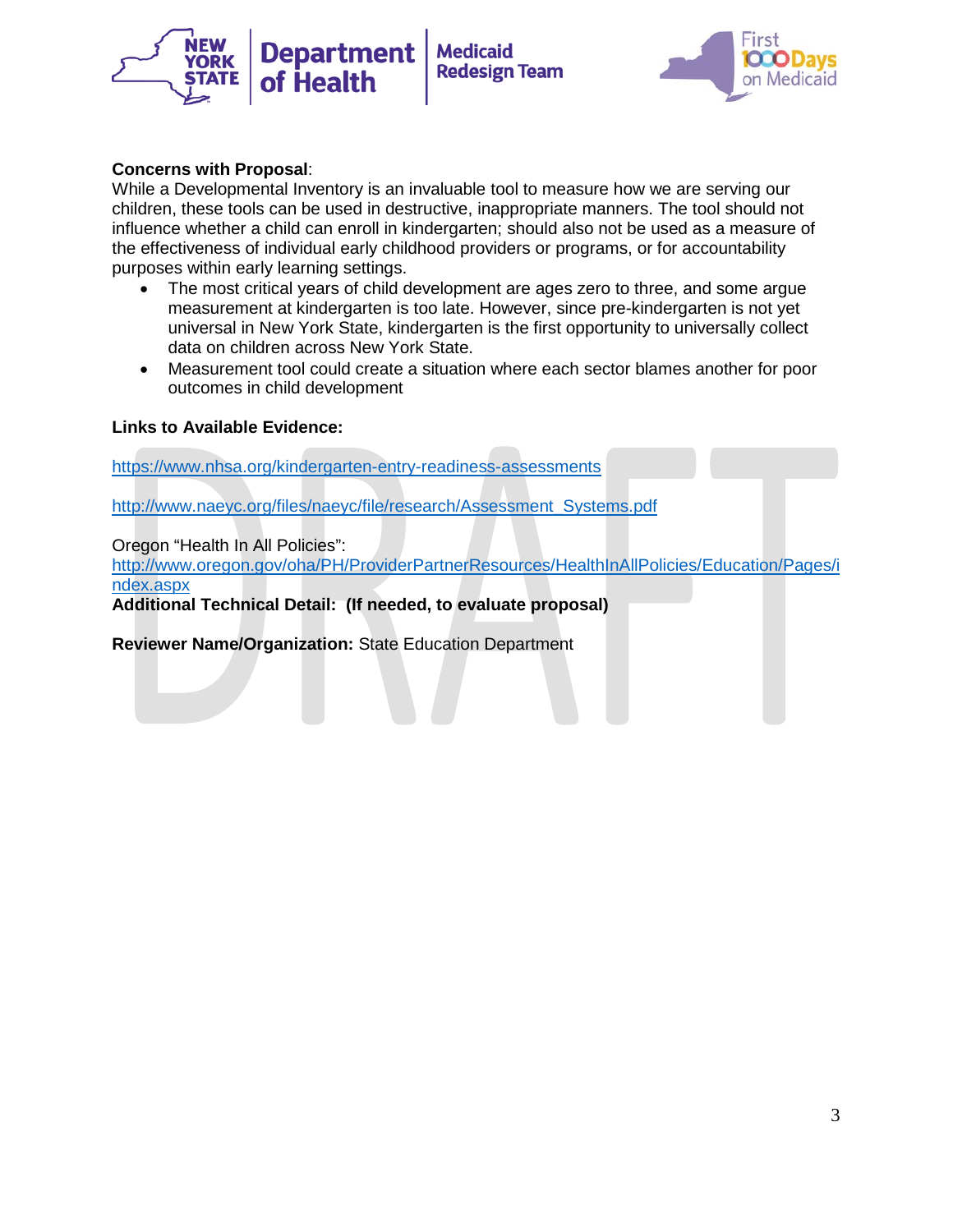



**Proposal (Short Title):** Statewide Home Visiting

**Implementation Complexity:** High **Implementation Timeline:** Long term

**Required Approvals/Systems Changes:**<br>X Administrative Action **Statutory Change** \_X\_ Administrative Action \_\_\_ Statutory Change \_\_\_ IT/data infrastructure X State Plan Amend X Federal Waiver X NYS budget request

# **Proposal Background/Description:**

This proposal is for New York Medicaid to take several significant steps to ensure the sustainability of home visiting in New York so every child and pregnant woman who is eligible and desiring of the services receives them.

Studies have shown that certain home visiting models are most effective at improving maternal and child outcomes and yielding strong returns on investment for states. Home visiting consists of a variable but comprehensive set of services including medical care, behavioral health care, social services and health education. There are opportunities for blending funding, as a variety of public and private funds presently support the services that make up home visiting programs. Major federal sources include the Maternal, Infant and Early Childhood Home Visiting (MIECHV) program, Temporary Assistance to Needy Families (TANF), Title V Maternal and Child Health Block Grant, Individuals with Disabilities Education Act (IDEA) Part C, and Medicaid.

As the funder of over half of all births in New York, and 59% of kids aged 0 -3, Medicaid has a significant interest in promoting and spreading evidence-based home visiting programs.

Under this proposal, OHIP would take the following steps:

- 1. Convene a workgroup to identify opportunities for increased Medicaid payment for evidence-based, evidence-informed, and promising home visiting programs by:
	- a. Identifying common programmatic elements that could be paid for through allowable uses of Medicaid funding beyond what is currently reimbursed through Targeted Case Management and developing a budget model that would approach up to 50% Medicaid financing of home visiting programs. The state should use its authority to cover those services that fall within the Medicaid state plan and seek a waiver or State Plan Amendment to coveradditional components..
	- b. Engaging finance experts to help design and address technical challenges related to implementation of braided funding strategies.
- 2. Engage NY State Education Department to explore scope of practice changes that would allow non-clinician home visits to be billable.
- 3. Design and launch a pilot project in 3 high perinatal risk communities to scale up evidence-based home visiting programs using a risk stratification approach to match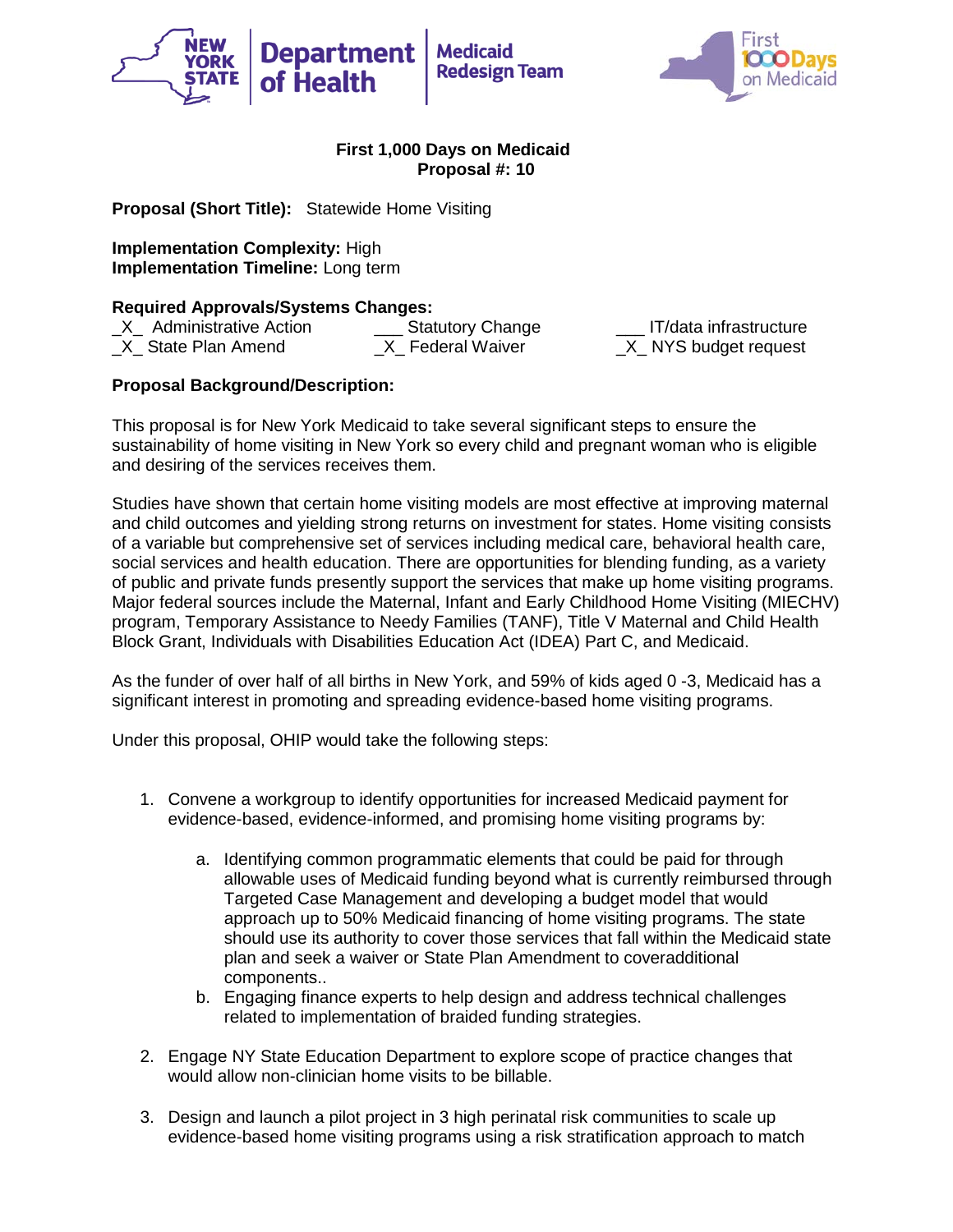



families to a home visiting program (or potentially other community-based health supports) that best fits their needs and eligibility. One of the evidence-based models that should be included in this pilot is Nurse-Family Partnership, consistent with recommendations of the Medicaid Evidence-Based Benefit Review Advisory Council (EBBRAC). Medicaid should evaluate the population health impact and return on investment. The pilot should include development of incentives to encourage clinicians to refer families to home visitation programs following a perinatal risk assessment or pediatric screening.

# **Cross-Sector Collaboration Component:** Yes X\_\_\_\_ No

• Work with State Education Department to explore scope of practice issues

#### **Cost Assumptions:**

Convening a work group – costs negligible - staff time for convening and managing group.

Costs for expanding home visiting to three high perinatal risk communities:

# **First 1K Days on Medicaid**

*Increase State Funding for Home Visiting - NEW* 

| Cost of home visiting per family (annually)*                | \$.               | 6.554 |
|-------------------------------------------------------------|-------------------|-------|
| Number of families per pilot                                |                   | 200   |
| Number of pilots throughout state                           |                   |       |
| <b>Clinician Incentives</b>                                 |                   | TRD   |
| Evaluation of population health impact/return on investment | \$.<br>100,000.00 |       |

| <b>Total Cost</b>         | \$4,032,400 |
|---------------------------|-------------|
| <b>Total Cost (Gross)</b> | \$4,032,400 |
| <b>Total Cost (State)</b> | \$2,016,200 |

\* Source: NASHP home visiting brief, http://nashp.org/wp-content/uploads/2017/09/Home-Visiting-Brief.pdf

## **Potential Return on Investment:**

"A recent review of evidence-based programs found the average cost of home visits to a family for 45 weeks was \$6,554 however, every dollar invested in the programs can yield up to \$5.70 in savings in the long run. These sizeable savings result from reduced health services utilization – including emergency department visits – and decreased special education placements and grade repetition, which leads to higher educational attainment and economic success later in life." – <http://nashp.org/wp-content/uploads/2017/09/Home-Visiting-Brief.pdf>

## **Metrics to Track Success/Outcomes:**

- Increase in home visitation enrollment across NYS
- Reduction in child abuse and neglect;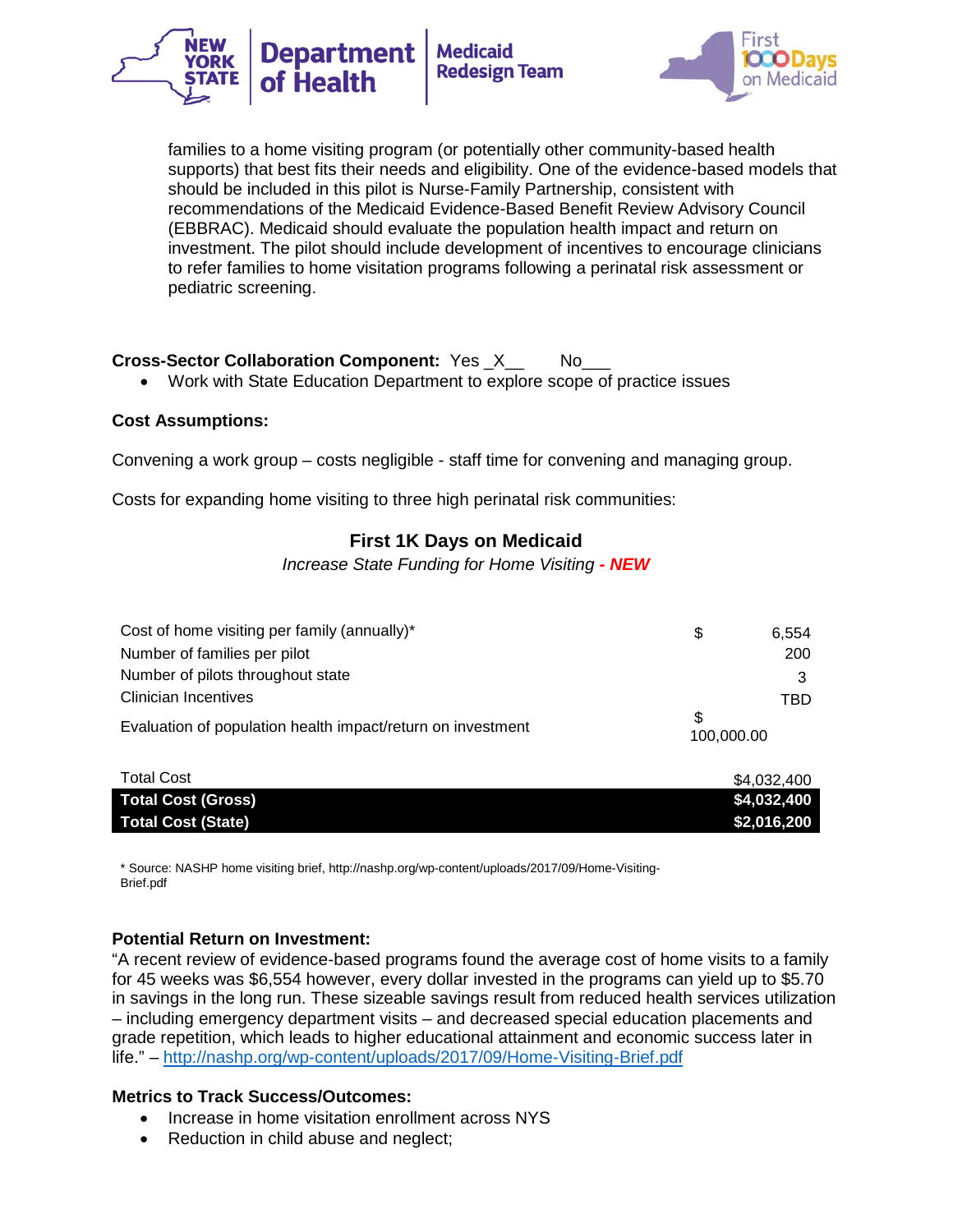



- Reduction in emergency room visits for accidents and poisonings;
- Reduction in child arrests at age 15;
- Reduction in behavioral and intellectual problems at child age six;

# **Benefits of Proposal:**

- Proposal addresses an issue of high importance to First 1,000 Days workgroup members
- Strong evidence base behind some home visiting models
- Focuses on expansion in high perinatal risk communities first
- Incorporates and tests a risk stratification approach to connecting families to home visiting programs

## **Concerns with Proposal:**

- Numerous policy priorities
- Currently, some home visiting programs that are eligible to receive reimbursement for Targeted Case Management activities are not submitting all claims to Medicaid for payment – this is reportedly because the reimbursement rate is not worth the time/resources expended for submitting claims. This issue is not specifically addressed in the proposal, although could potentially be reviewed and improved upon by the workgroup.

## **Links to Available Evidence:**

The Department of Health and Human Services' Home Visiting Evidence of Evidence (HomVEE) website:<https://homvee.acf.hhs.gov/Default.aspx>

# **Additional Technical Detail: (If needed, to evaluate proposal)**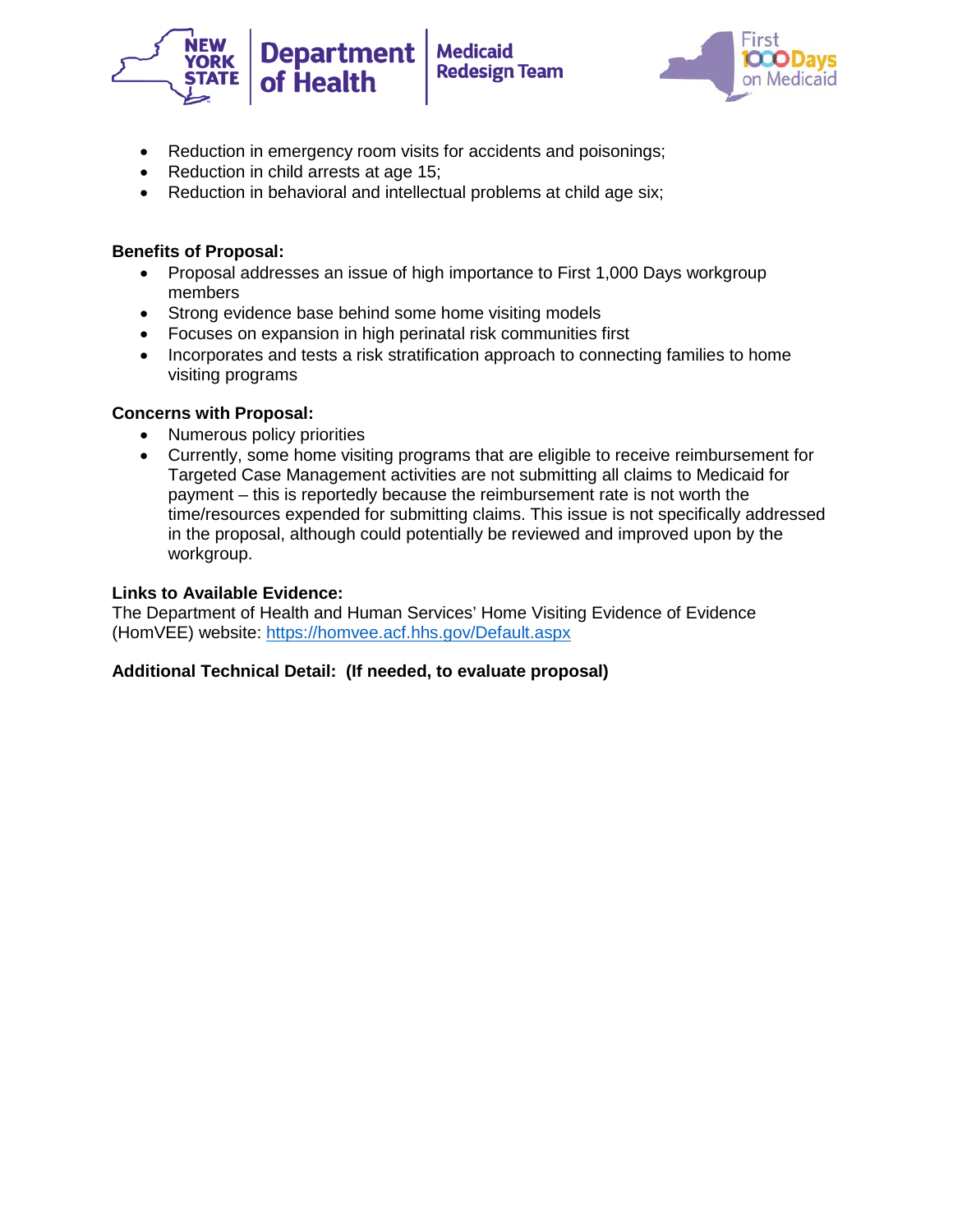



**Proposal (Short Title):** Require Managed Care Plans to have a Kids Quality Agenda

**Implementation Complexity:** Medium **Implementation Timeline:** Short term

**Required Approvals/Systems Changes:**<br>X Administrative Action **Statutory Change** \_X\_ Administrative Action \_\_\_ Statutory Change \_\_\_ IT/data infrastructure State Plan Amend **Example 2** Federal Waiver **NYS** budget request

## **Proposal Background/Description:**

Under this proposal the Department of Health would develop a two-year effort to improve managed care plan performance on children and perinatal health care quality measures.

While overall performance on Medicaid managed care plan quality measures related to young children is relatively high, and often exceeds national averages, there remains room for improvement. For example, only 80 percent of children in Medicaid managed care in 2015 received the recommended five or more well-child visits with a primary care provider in their first 15 months of life. Performance on prenatal and postpartum care is even lower. In 2014, only 74 percent of women continuously enrolled in Medicaid managed care for 10 or more months who delivered a live birth had their first prenatal care visit during the first trimester of pregnancy. A mere 70 percent of Medicaid managed care mothers that gave birth in 2015 had a postpartum care visit between 21 and 56 days after the birth.

Managed care plans have had some incentive to focus quality improvement efforts on young children and the perinatal health of mothers that can greatly influence child health because measures of well-child visits, timely prenatal care, and postpartum care were among the 33 included in the Quality Incentive program in 2016. In 2009 and 2010 the Department of Health and its External Quality Review Organization (IPRO) focused plan Performance Improvement Projects (PIPs) on childhood obesity prevention, providing a model for how DOH can require plans to focus on early childhood health and perinatal health improvement.

DOH working with its External Quality Review Organization would develop a two-year common PIP for all Medicaid managed care plans called the "Kid's Quality Agenda." The focus of the common PIP could be threefold: 1) to increase performance on young child related Quality Assurance Reporting Requirements (QARR) measures (well-child visits, lead screening, child immunization combo); 2) to enhance rates of developmental, vision, hearing and maternal depression screenings and/or evaluations; or 3) to improve select performance on existing QARR perinatal health measures.

Under the PIP each plan would be required to develop, implement and evaluate a supplementary intervention that aims to address the three focus areas. Each PIP would be evaluated by the External Quality Review Organization which would publish a compendium of PIP abstracts per CMS requirements.

To encourage Medicaid managed care plans to adequately invest in the Kid's Quality Agenda PIPs, DOH would provide an extra one measure's worth of points (currently 3.03 points) in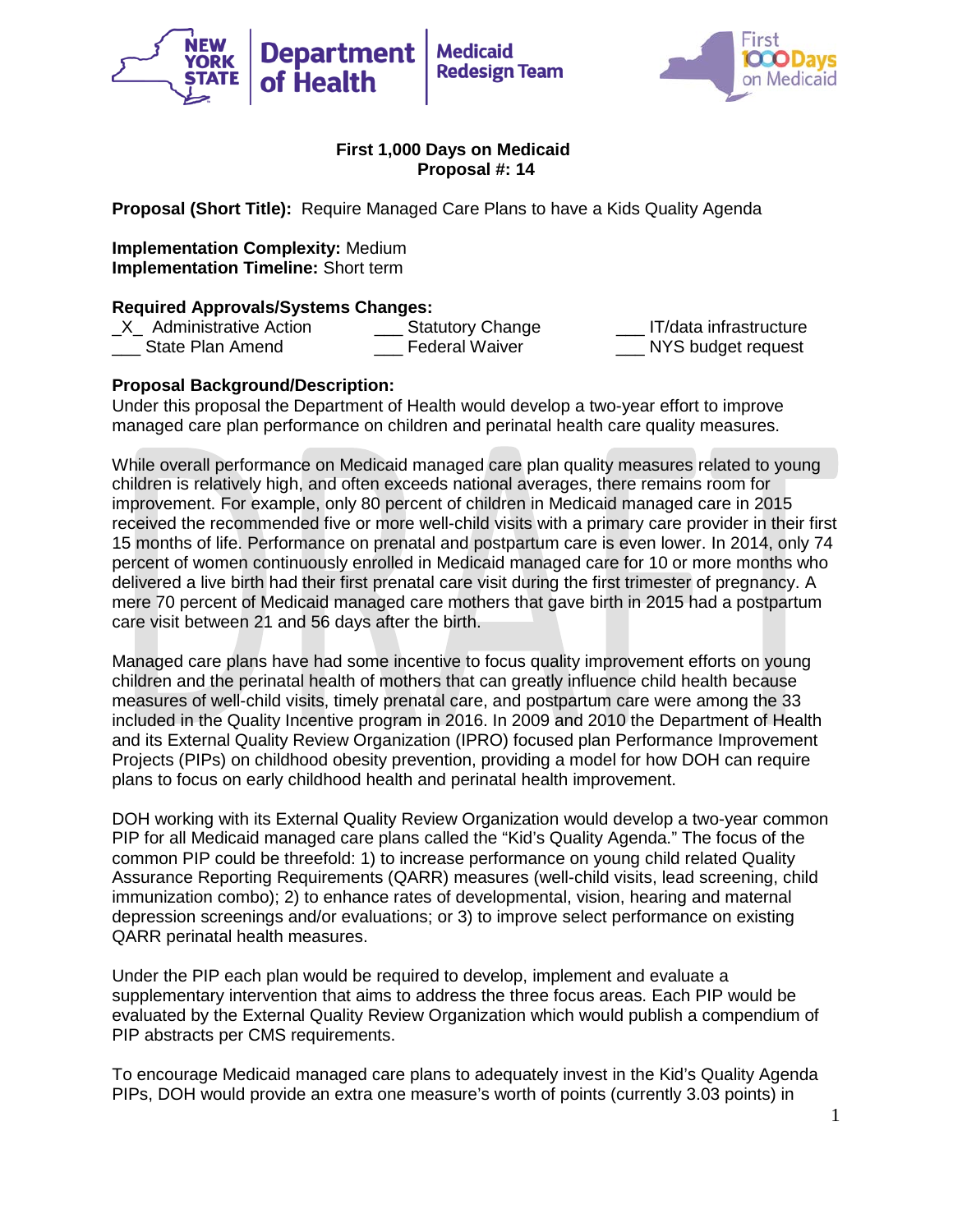



calculating the Quality Incentive program results, for any plan that was in the 90<sup>th</sup> percentile on all three of related measures in that program (well-child visits first 15 months, timeliness of prenatal care, and postpartum care). An additional one bonus point in the Quality Incentive program calculation would be available to any plan that effectively engaged non-health sector community based organizations in its intervention (as validated by the External Quality Review Organization).

# **Cross-Sector Collaboration Component:** Yes X No

The additional Quality Incentive bonus point for engaging non-health sector CBOs in the intervention should encourage plans to actively work cross-sector in designing and implementing their PIPs.

## **Cost Assumptions:**

N/A – There is no state costs associated with this proposal. Plans contracts already require that they conduct PIPs as directed by the state, and the additional points associated with the Quality Incentive program measures would merely give high performing plans a higher score to improve their potential distribution from the existing Quality Incentive pool.

## **Potential Return on Investment:**

- Short-term return on investment could include better birth outcomes, which could potentially lead to lower costs.
	- Long-term return on investment would likely include reduced education expenditures as a result of earlier detection and intervention on developmental delays

## **Metrics to Track Success/Outcomes:**

- Improvement on QARR measures over a multi-year period
- Improved measurement of, and enhanced rates of developmental and maternal depression screening.

## **Benefits of Proposal:**

- Utilizes existing managed care performance improvement infrastructure to focus on interventions that will improve child and perinatal health
- Zero cost to the state
- Will focus improvement on specific measures that already exist and on three specific measures that can increase plan bonuses from the Quality Incentive program, an approach that has proven to work in the past

## **Concerns with Proposal:**

- PIPs have had variable success moving the needle on health outcomes by plan and topic. Managed care plans are resource constrained with other transformation efforts (e.g., VBP) and may not be able to devote resources to make Kid's Quality Agenda PIPs sufficiently robust
- PIPs, as a plan level intervention, are likely insufficient to facilitate the broader provider practice level transformation (e.g., integration of physical and behavioral health, traumainformed care) necessary to generate systems level change
- Proposal has some overlap with children's Value-Based Payment, as the same quality and outcome measures are being suggested for the PIP as are in the VBP on menu arrangements. Therefore, plans and providers are already being incentivized to improve on some of these measures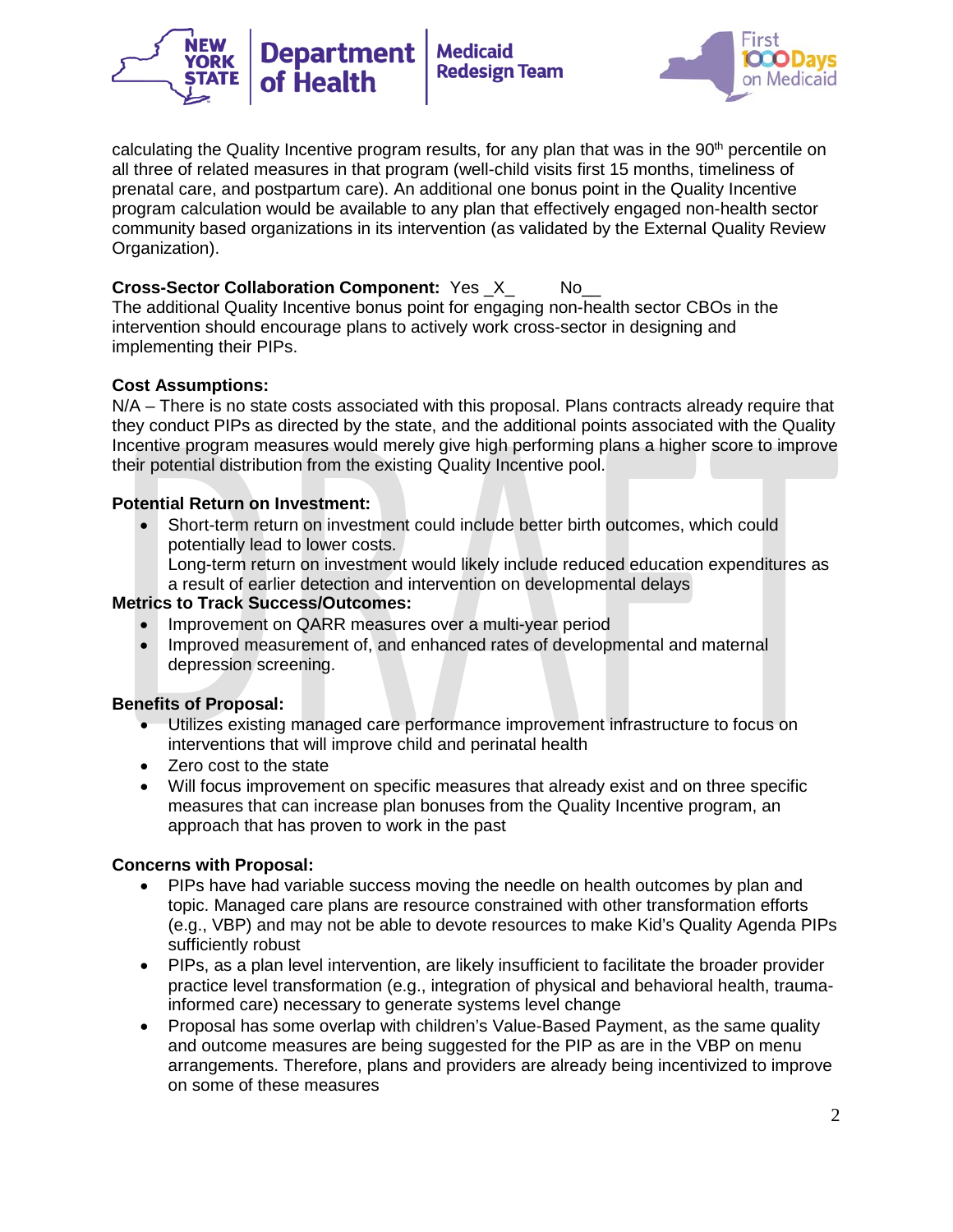



• Proposal does not comprehensively use all available managed care levers (e.g., network adequacy and other model contract changes) to comprehensively encourage a "kids focus" in managed careThere is no current quality measure for vision screening and the existing audiological evaluation quality measure is limited to children ages zero to three *months* of age

## **Links to Available Evidence:**

#### **Additional Technical Detail: (If needed, to evaluate proposal)**

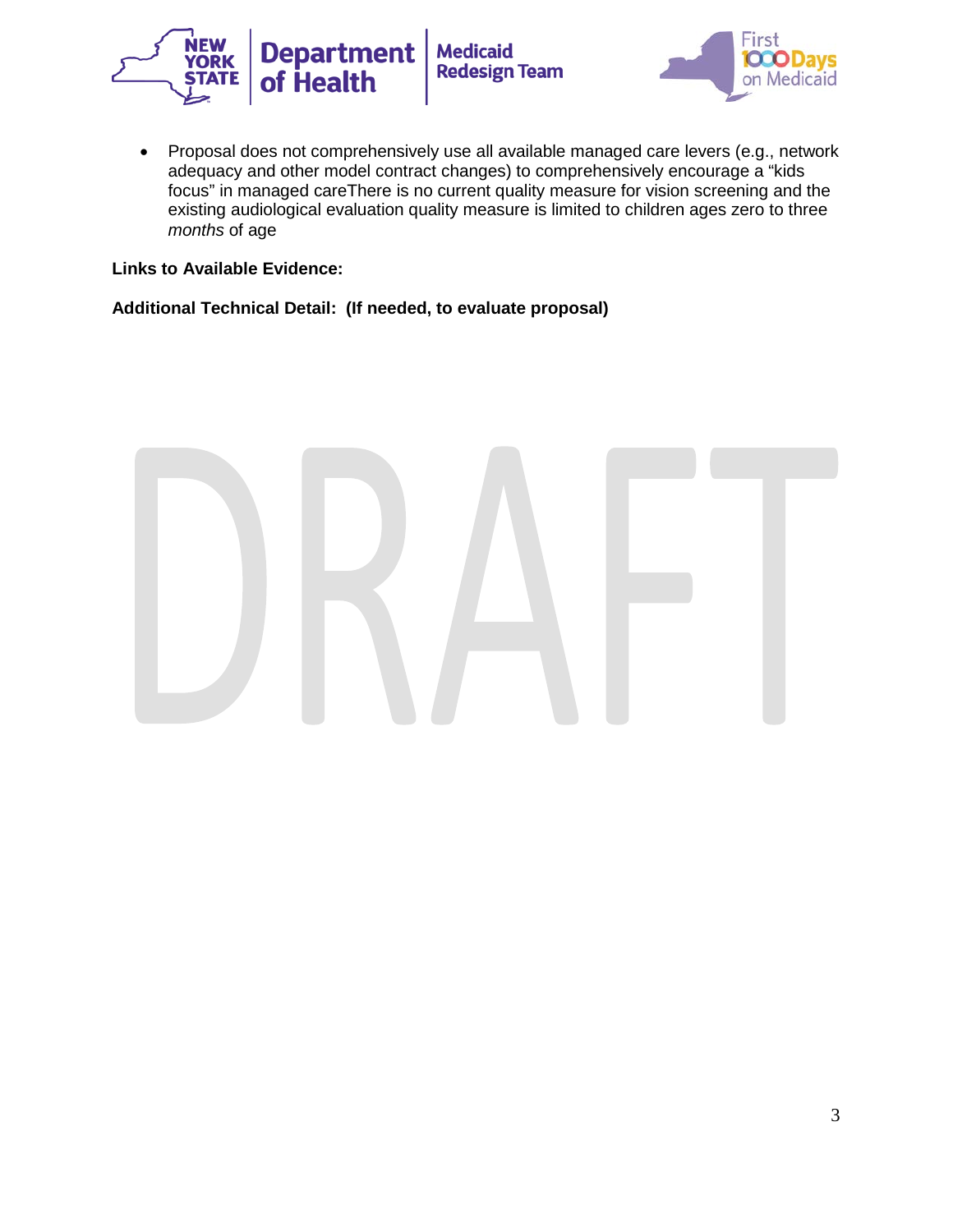



**Proposal (Short Title):** Data system development for cross-sector referrals

**Implementation Complexity:** High **Implementation Timeline:** Long term

**Required Approvals/Systems Changes:**<br>X Administrative Action **Statutory Change** \_X\_ Administrative Action \_\_\_ Statutory Change \_X\_ IT/data infrastructure State Plan Amend **Example Property** Federal Waiver **Example 2** NYS budget request

# **Proposal Background/Description:**

Numerous community efforts to link and support the multiple sectors that touch the lives of young children are currently underway in New York. A common challenge across these efforts is the inability to easily share information and resources across a community to fully benefit the families that are served by different systems. Under this proposal, Medicaid would direct competitive grant funds to at least 3 communities for the purchasing of a Medicaid-determined hub-and-spoke data system that enables screening and referrals across clinical and community settings.

New York lacks a system-level mechanism to coordinate and connect families to communitybased services that promote healthy development and prevent poor health, educational, and social outcomes for children. These services and supports range in type and intensity, but include parent and family supports (e.g. home visiting programs, group parenting classes), social services (e.g. food pantries), and education services (center-based early care and learning sites, GED programs, library programs), among others.

The absence of systems-level mechanisms to connect families to these programs is apparent: evidence-based preventative programs are underutilized despite being located in high need areas; families living in areas rich in early childhood programs may be directed to services that don't best fit their needs; obstetricians and pediatric providers, who should be a prime source for making referrals to preventive programs, often do not make referrals; parties responsible for the care of a parent or a child often do not receive critical information; and there is a lack of feedback to providers who initiate referrals.

There are several efforts underway in New York to create stronger referral and handoff pathways between early childhood programs and providers. One essential component of improving referral pathways, across the many programs that can promote health and development for young children, is creating the data infrastructure to support service referrals and document connections. Well-developed data systems can document the results of family assessments, send referral information to other community entities, and include information about whether or not a family received a particular service as part of the referral. The systems should also be easy to use across sectors, interoperable across Electronic Medical Records, HIPAA and FERPA compliant, and scalable.

Seamless screening and referral systems are especially important for creating pathways to services for young children who fall within the developmental "grey zone" – children with developmental delays, often due to social or environmental conditions, but who do not qualify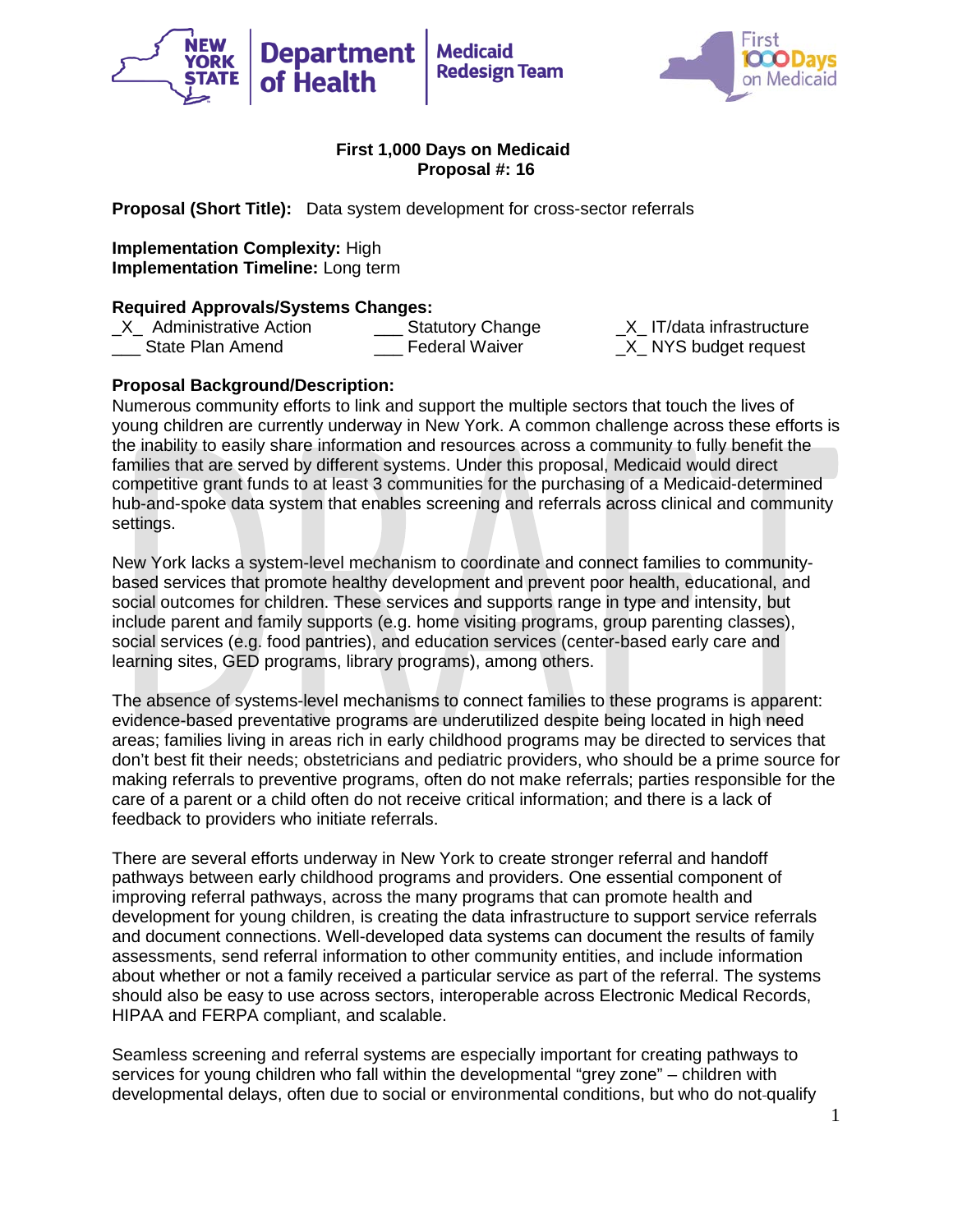



for Early Intervention services. Having a service pathway for these children and the opportunity to intervene early – so long as children are connected to high quality community programs – benefits multiple government programs including Medicaid, the Early Intervention Program, and public schools.

Centralized data systems can also aid in future systems planning for early childhood services by documenting demand for, and availability of, services in particular communities. For example, when the 1<sup>st</sup> Five central intake program was developed in Iowa – through a mix of Medicaid administrative funding and legislative appropriations – it was discovered that of the over 9,000 needs identified among nearly 7,600 families, 46 percent were for child health or developmental concerns (including speech and hearing) while another 37 percent of referrals were related to family stress and day-to-day resource needs. This aided both policymakers and advocates in making data-informed decisions around resource allocation.

Under this proposal, New York Medicaid would direct competitive grant funds to purchase a Medicaid-determined hub-and-spoke data system that enables screening and referrals across clinical and community settings for at least 3 communities (if fiscally feasible grants would ideally be available to two urban, two suburban and two rural communities). The data system should be:

- Web- or cloud-based and accessible across sectors;
- Interoperable across Electronic Medical Records, regional health information exchanges (RHIOs), and the Statewide Health Information Network (SHIN-NY);
- Interoperable with existing screening and referral tools already in use;
- HIPAA compliant;
- Free to "spoke" users (community organizations and health care providers);
- Able to connect profiles for children and their parent/guardian(s)

Through an RFP process, communities would be required to:

- Identify the entity that will serve as the "technology hub": eligible entities are either a managed care plan or a health care provider organization
- Demonstrate the following components for integrating the data system into a broader systems-building process:
- A training and technical assistance approach for helping clinical providers and community organizations integrate the technology into their workflow;
- A user group of participating partners dedicated to analyzing and sharing data, disseminating positive outcomes and best practices, and developing quality improvement processes for all users;
- The "technology hub" is committed to making access available to a wide range of early childhood and family serving providers in the community;
- Involvement of the health care community in an early childhood systems-building effort such as the Early Childhood Comprehensive Systems Impact Initiative or a cradle-tocareer partnership;
- Creation or use of a community-led board to provide oversight of which organizations have access to the web-based platform to ensure diverse cross-sector availability of the tool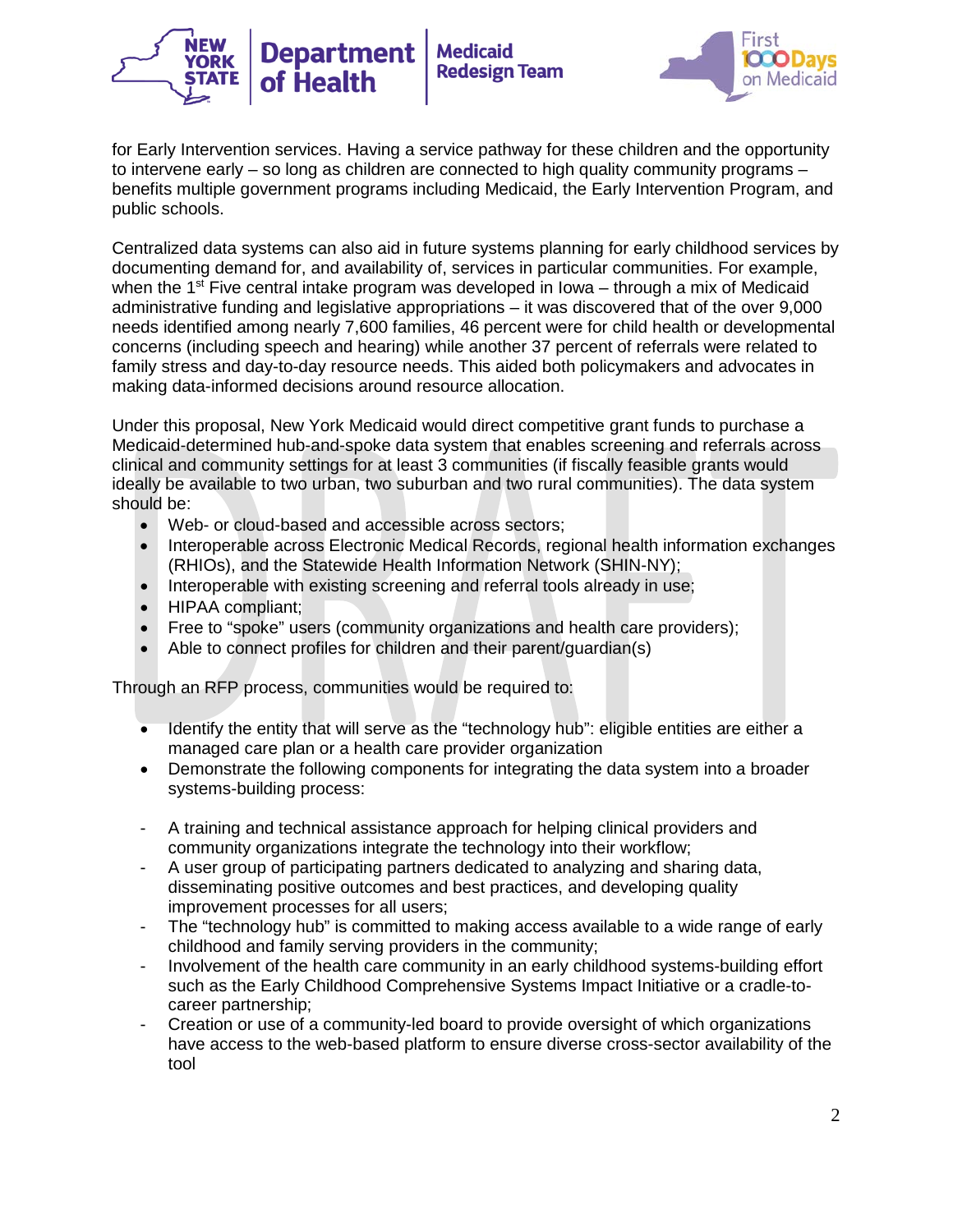



- Use of the technology either directly builds upon the Early Childhood Comprehensive Systems Impact Initiative (ECCS), led by the Council on Children and Families, or is consistent with the ECCS aims and goals;
- A dedicated person (full-time FTE) funded through private or alternative public funding sources – who is responsible for connecting early childhood and family-serving providers across sectors to the data system, and who monitors referral follow-up (or lack thereof) and works with providers and community organizations to encourage families to utilize appropriate resources;
- A plan for populating the data system with local community resources (e.g. with 2-1-1 data or through other methods), if necessary;Involvement of the local health department with data sharing agreements and support for Title V reporting requirements, in order to ensure compatibility with current DOH efforts to support information and referral related to Children with Special Health Care Needs (CSHCN).

## **Cross-Sector Collaboration Component:** Yes \_X\_ No\_\_\_

• Proposal facilitates cross sector referrals and coordination

## **Cost Assumptions:**

| <b>First 1K Days on Medicaid</b>                                                           |                  |
|--------------------------------------------------------------------------------------------|------------------|
| Data system development for cross-sector referrals                                         |                  |
|                                                                                            |                  |
| Pilot costs (each region)                                                                  |                  |
| Purchase of data system & two year use                                                     | \$<br>30,000.00  |
| Initial programming costs                                                                  | \$<br>20,000.00  |
| Number of sites                                                                            | 3                |
|                                                                                            |                  |
| <b>Total Pilot Costs</b>                                                                   | \$<br>150,000.00 |
|                                                                                            |                  |
|                                                                                            |                  |
| <b>Evaluation (across all 3 regions)</b>                                                   |                  |
| Evaluation costs                                                                           | \$<br>100,000.00 |
|                                                                                            |                  |
| <b>Total Cost</b>                                                                          | \$250,000        |
| <b>Total Cost (Gross)</b>                                                                  | \$250,000        |
|                                                                                            |                  |
| *Fiscal based on author's assumptions. Would need additional analysis to understand if/how |                  |
| Medicaid funds could support initiative.                                                   |                  |

## **Potential Return on Investment:**

A report in the grey literature out of Orange County CA showed potential savings of approximately \$2000 per child referred due to de-medicalization of developmental issues. However it is unclear whether the methodology or the results can be generalized outside of that setting: [https://helpmegrownational.org/wp](https://helpmegrownational.org/wp-content/uploads/2017/04/PolicyBrief_FINAL_31MAY2012.pdf)[content/uploads/2017/04/PolicyBrief\\_FINAL\\_31MAY2012.pdf](https://helpmegrownational.org/wp-content/uploads/2017/04/PolicyBrief_FINAL_31MAY2012.pdf)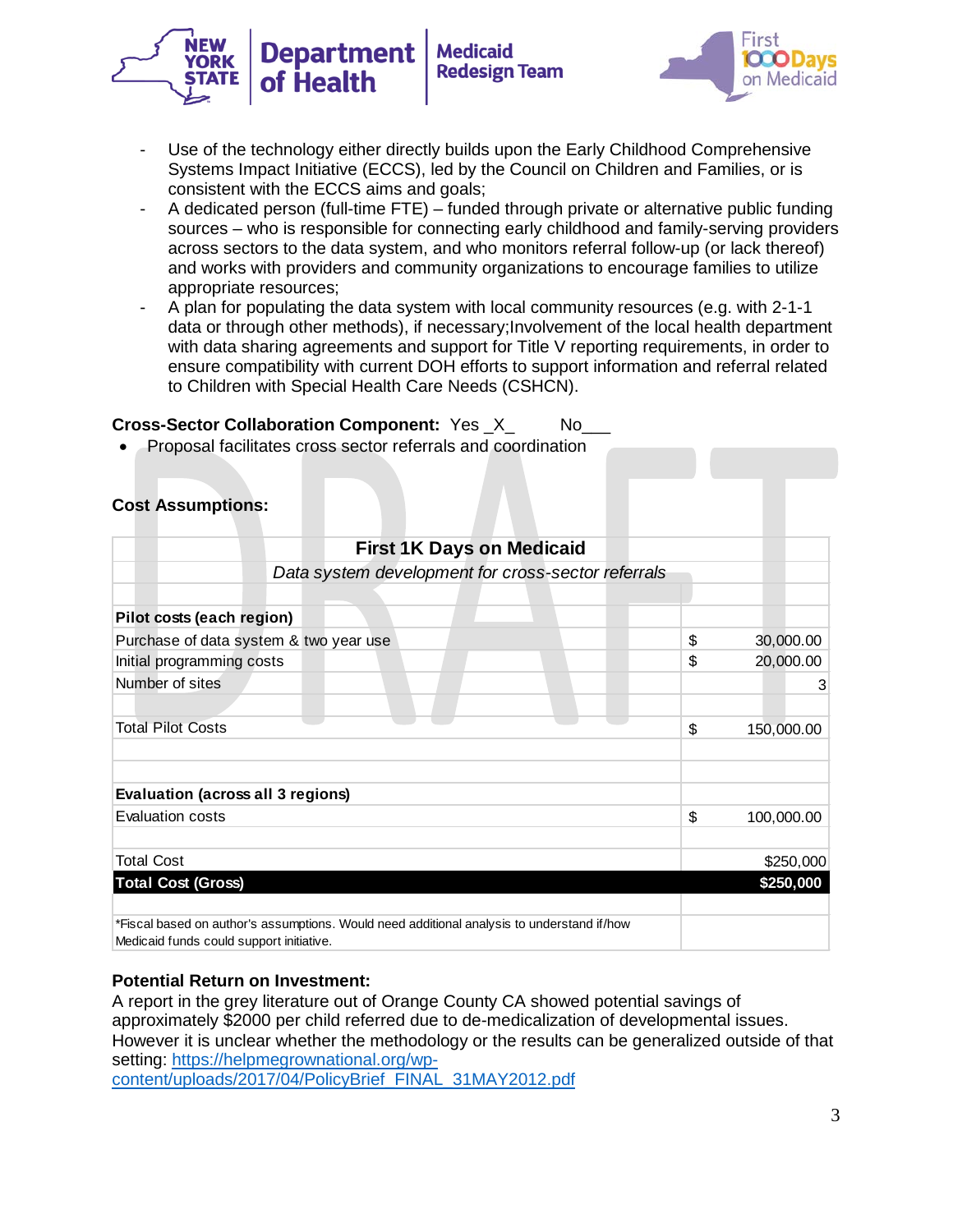



# **Metrics to Track Success/Outcomes:**

*How Much*

- #of families referred to services through the system
- # data sharing agreements in place between MCO's and community organizations
- # of participating cross-sector organizations

of Health

- # EMR's successfully linked within the system
- #/% of families for whom social determinants of health are identified

## *How Well*

- Increase in the #/% families whose children do not qualify for EI successfully linked with at least one community resource or support and are satisfied with that linkage
- Increase in the #/% families served within system who report strengthened protective factors (parental resilience, social connections, concrete support in times of need, knowledge of parenting and child development, social and emotional competence of children).
- Increase in the connectedness of the early childhood community as measured by social network analysis.

## *Difference Made*

- Improved school readiness
- Improved developmental health
- Decrease in special education usage either in total number served or number of quantity of services per student
- Savings in reduced health/mental health, behavioral, and criminal justice costs.
- Improvement in population health, educational outcomes, quality of workforce, family stability.

## **Benefits of Proposal:**

- Proposal begins to address systemic data infrastructure challenges
- Proposal requires integration into a broader systems-building framework at the community level, increasing conversation across sectors and encouraging collaborative action
- Proposal uses bulk purchasing to provide tools for social determinants of health screening and referral
- Activities under grant could help position managed care plans to work collaboratively with community organizations
- Would create data for better understanding referral patterns and where children and families are accessing and finding value in community services and supports
- Can be integrated into existing evidence-based early childhood screening and connection initiatives that are already operating or beginning in several NYS regions (Albany, Chemung, Long Island, Onondaga, Rochester, Western New York)
- The proposal is cited as beginning to address systemic data infrastructure challenges. The State Education Blue Ribbon Committee is also considering a recommendation for an integrated early childhood data system across state agencies (health and education) for children birth to age 8.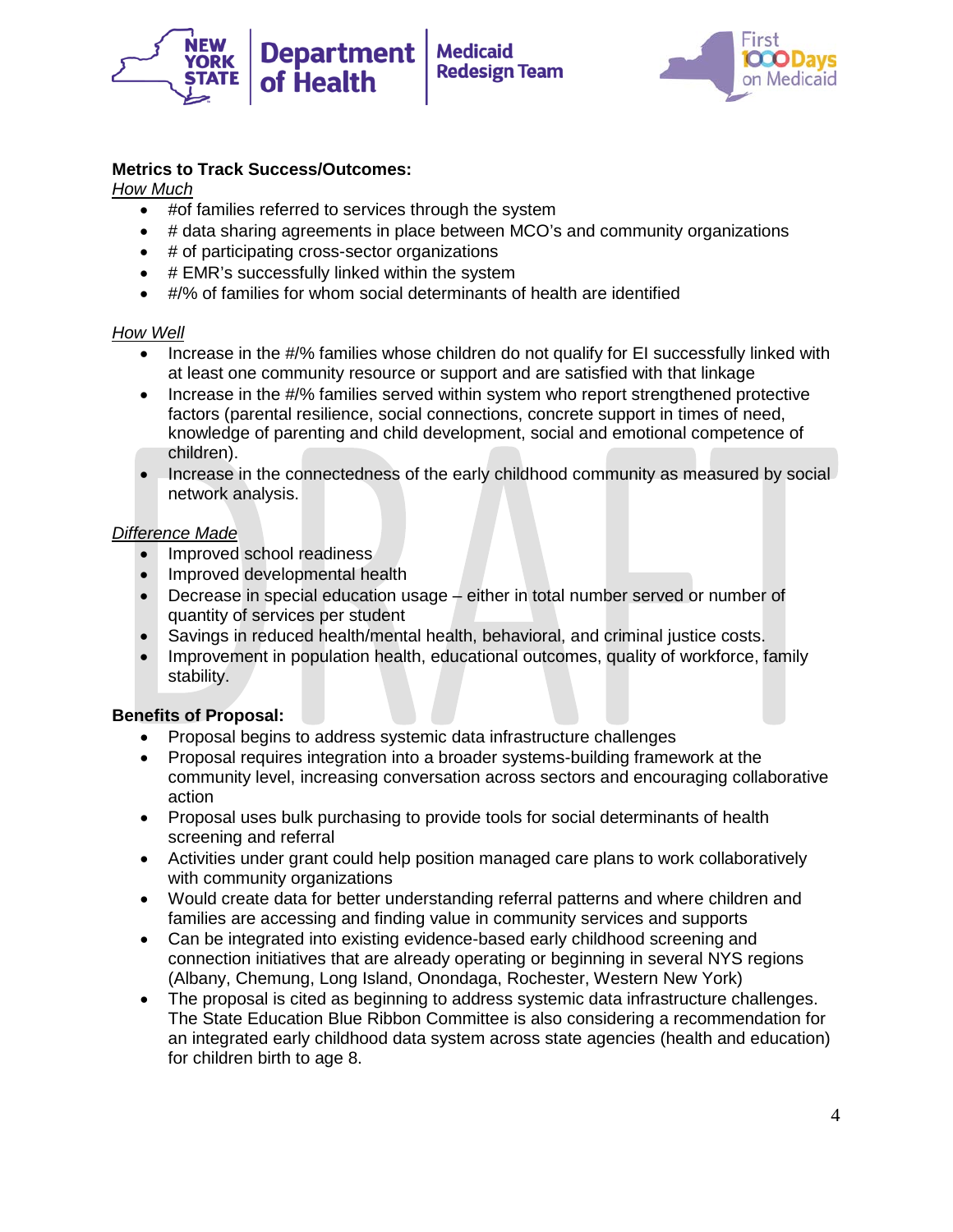



# **Concerns with Proposal:**

- Many social determinants of health screening/referrals tools are still in development and testing phase
- Medicaid managed care plans are unlikely to take on the role of "technology hub" for fear of taking on additional unreimbursed administrative costs
- Broader than developmental screening proposal, but potentially creates more systems which would be built separately and then ideally need to be connected to one another
- Proprietary solutions are already entering the market piecemeal (especially via DSRIP Performing Provider Systems), and their existing penetration may frustrate a broader community collaboration approach. An open RFP risks, at minimum, creating yet another health and social service coordination silo with limited utility and added costs in time and resources.
- This proposal merely pilots an approach and serves as proof of concept, not clear how an approach like this would be taken to scale
- Creation of new data resources runs the risk of creating "data rubber-necking" where users look at the data, but don't take or know how to take appropriate action with that data
- Prior efforts to introduce cross-system data tools have been burdened by expense, the challenges of managing multiple data systems, and issues with confidentiality and access.
- Not clear how or if parents/caregivers would be engaged in the development of these systems or whether they would be able to utilize the systems to help navigate services for their families

## **Links to Available Evidence:**

Robinson L et al. CDC Grand Rounds: Addressing Health Disparities in Early Childhood: <https://www.cdc.gov/mmwr/volumes/66/wr/mm6629a1.htm> [Discusses importance of integrating support services for children]

U.S. Department of Education and U.S. Department of Health and Human Services. Collaboration and Coordination of the Maternal, Infant, and Early Childhood Home Visiting Program and the Individuals with Disabilities Education Act Part C Programs. Joint Policy Statement. January 19, 2017: [https://www.choc.org/news/u-s-departments-education-health](https://www.choc.org/news/u-s-departments-education-health-human-services-encourage-states-adopt-early-childhood-system-model-like-choc-childrens-help-grow/)[human-services-encourage-states-adopt-early-childhood-system-model-like-choc-childrens](https://www.choc.org/news/u-s-departments-education-health-human-services-encourage-states-adopt-early-childhood-system-model-like-choc-childrens-help-grow/)[help-grow/](https://www.choc.org/news/u-s-departments-education-health-human-services-encourage-states-adopt-early-childhood-system-model-like-choc-childrens-help-grow/)

The Commonwealth Fund. Improving Care Coordination, Case Management, and Linkages to Service for Young Children: Opportunities for States:

[http://www.commonwealthfund.org/publications/fund-reports/2009/apr/improving-care](http://www.commonwealthfund.org/publications/fund-reports/2009/apr/improving-care-coordination-case-management-and-linkages)[coordination-case-management-and-linkages](http://www.commonwealthfund.org/publications/fund-reports/2009/apr/improving-care-coordination-case-management-and-linkages) [Identifies need for states to develop data and information technology systems to support Early Childhood Comprehensive Systems]

United Healthcare and Connecticut Children's Office for Community Health. Promoting Children's Health: How a unique relationship is creating a more connected care experience for children, families, and communities.

[https://newsroom.uhc.com/content/dam/newsroom/PDF\\_CTstory.pdf](https://newsroom.uhc.com/content/dam/newsroom/PDF_CTstory.pdf)

## **Additional Technical Detail: (If needed, to evaluate proposal)**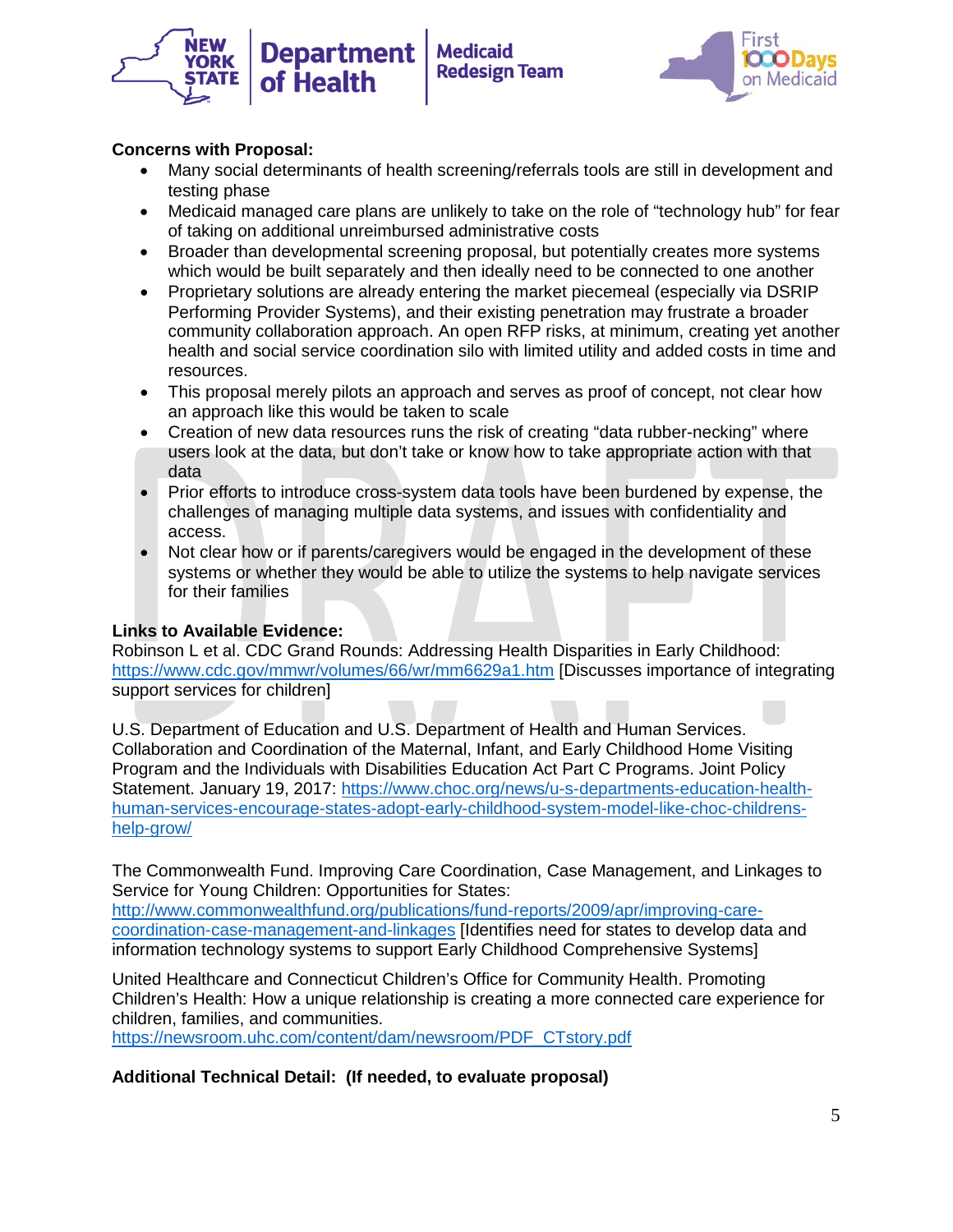

**Reviewer Name/Organization:** Lynn Pullano, Help Me Grow Western NY; Liz Isakson, Docs for Tots

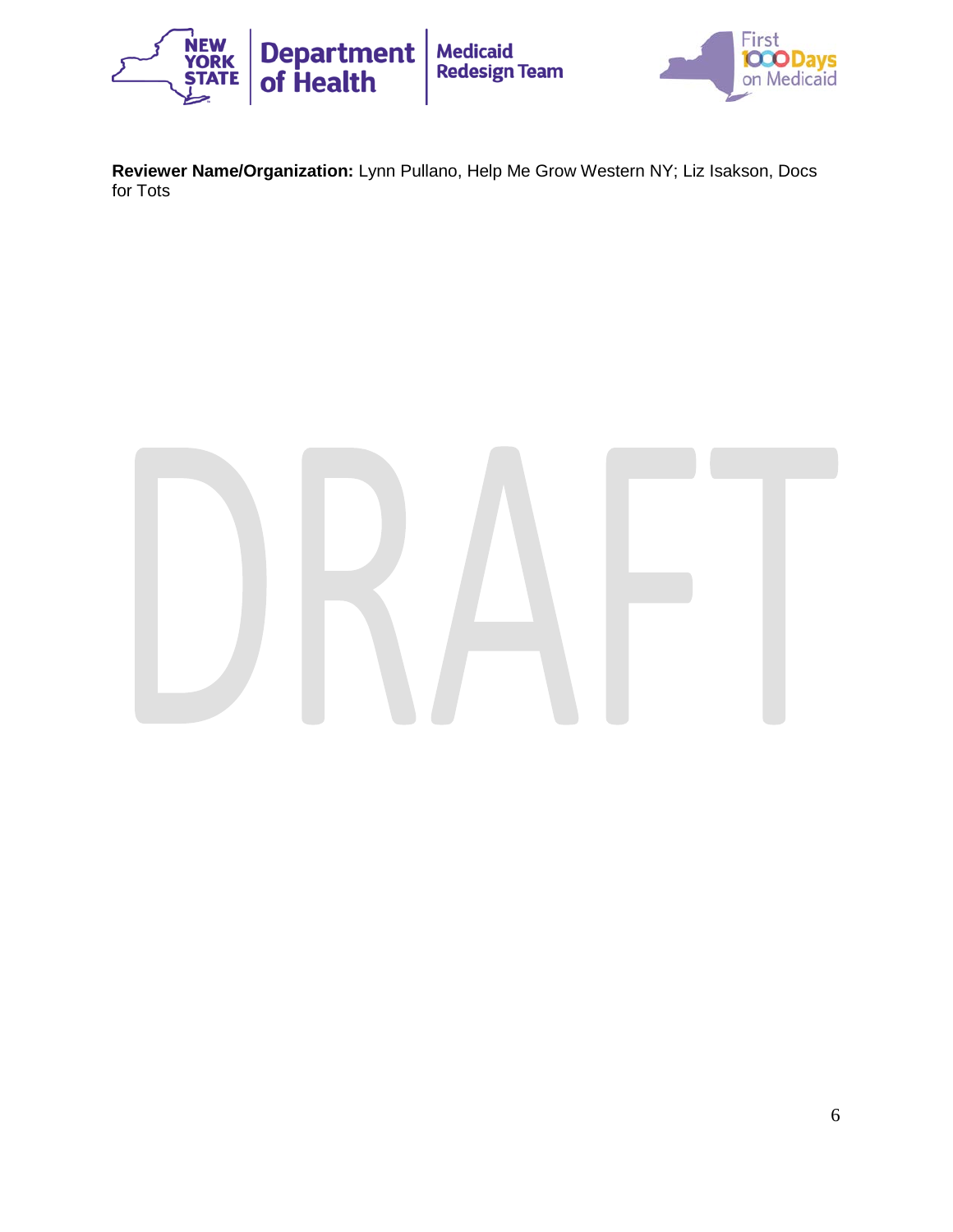



**Proposal (Short Title):** Braided funding for Early Childhood Mental Health Consultations

**Implementation Complexity:** High **Implementation Timeline:** Long term

**Required Approvals/Systems Changes:**<br>X Administrative Action **Statutory Change** \_X\_ Administrative Action \_\_\_ Statutory Change \_\_\_ IT/data infrastructure State Plan Amend **Example 2** Federal Waiver **Example 2 NYS** budget request

# **Proposal Background/Description:**

This is a proposal for OHIP to convene a design committee with colleagues in the Office of Mental Health, Office for People with Developmental Disabilities, Office of Alcoholism and Substance Abuse Services, Office of Child and Family Services, and potentially the State Education Department (Adult Career and Continuing Education Services) to explore a braided funding approach for paying for mental health consultation services to early childhood professionals in early care and education settings.

While access to focused therapeutic approaches in treatment settings has an important role in bolstering the socio-emotional needs of birth-3 year olds and identifying the mental health needs of their parents, population impact requires reaching children and parents in more places, and supporting the skills and capabilities of caregivers in a sustained and scaled way. Early care and education professionals have limited training in children's social and emotional development. Similarly, many parents face challenges and stress in raising children. Ameliorating these challenges means utilizing behavioral experts as consultants, coaches, capacity builders to early care and education professionals, parents, and other caregivers. Doing so would improve the knowledge and tools they need to make young children feel supported and valued and help them develop important foundational social-emotional skills

Infant and Early Childhood Mental Health Consultation is an evidence-based approach to building the early learning workforce's capacity to support children's social-emotional and behavioral development. An estimated 9 to 14 percent of young children from birth to age five experience social and emotional problems that negatively affect their functioning and development. These problems can be challenging for early learning providers to identify and manage. Mental health consultation supports these providers by helping them learn about and adopt effective discipline practices, promote positive behaviors in the classroom, and provide classroom-wide behavioral health prevention services. Classroom-based behavioral health consultation reduces prekindergarten expulsions.

While Infant and Early Childhood Mental Health Consultation (IECMHC) is an approach championed by SAMHSA, HHS, and the federal Department of Education, states have struggled to sustainably fund mental health consultation models. Because mental health consultation to early care and education setting is at the nexus of child health, development, and education, it requires a braided funding approach to sustain it.

New York State has demonstrated its interest in developing its mental health consultation capacity. The Council on Children and Families (CCF) recently received a 3-year SAMHSA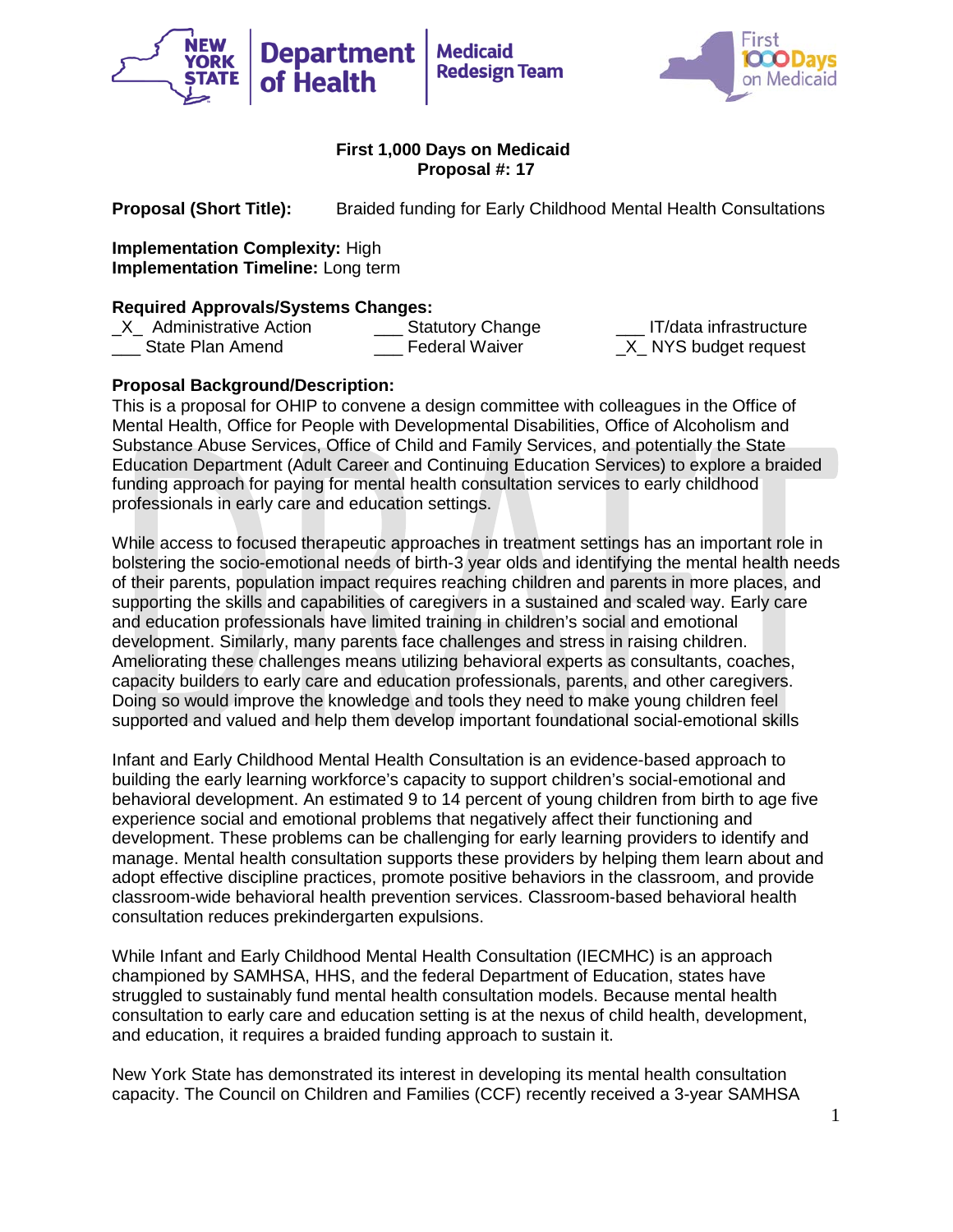



award for technical assistance on mental health consultation in early care and education settings from the National Center of Excellence for Infant and Early Childhood Mental Health Consultation. However, a dedicated funding source is lacking.

A current pilot in NYC present a potential comprehensive approach to early childhood mental health consultation consisting of several components. This pilot is comprised of mental health consultants who are licensed mental health clinicians (master's level) with expertise in early childhood development and trained to provide consultation in early care and education settings. In this model, consultants visit each site one day per week for approximately a one-year period. (Note that frequency and 'dosage' of consultation can vary in different models of consultation and may be increased based on need.) The consultants form collaborative relationships with early care and education staff to build their capacities to understand, prevent or address challenging behaviors and to foster social-emotional competencies in young children. Specific components include:

- **Programmatic consultation** where consultants collaborate with center directors to ensure the centers' policies and climate support young children's social-emotional development.
- **Classroom consultation** where the consultants work alongside teachers to share strategies and model approaches to promote the social-emotional development of all children in the classroom, for example focusing on classroom routines.
- **Child and family consultation** involves an individual child as the focal point, with the consultant working with teachers and parents to support a child with challenging behaviors and promote positive behaviors.
- Consultation is most effective when paired with a process and mechanism for **referral to individualized evidence-based treatment** for young children with demonstrated mental health need (e.g. involving both parent and child). Ideally, consultants make a 'warm hand-off' to the treatment provider. In the NYC pilot, some clinicians serve a dual role, providing both consultation in early care and education settings, and treatment in an Article 3[1](#page-27-0) clinic, allowing continuity of care for the family<sup>1</sup>.
- **Family Peer Support Specialists** can play a useful role in engaging parents/caregivers and assisting them with (a) referral and linkage to treatment and (b) reinforcing practices and strategies that consultants have advised teachers on and that parents could use at home.

The NYC pilot includes training, coaching, and reflective supervision for the consultants to ensure high quality services.

In the NYC pilot, consultation services are paid for through City funds; however, it could be further scaled and better sustained using cross-system sources of funding*.* In the first six months of implementation of the NYC pilot, consultation was provided to over 1,500 individuals in 221 classrooms at 75 early care sites, reaching 3,273 young children in those classrooms. Demand from early care staff for mental health consultation exceeds the capacity of the program.

<span id="page-27-0"></span><sup>&</sup>lt;sup>1</sup> Note that while treatment provided in an Article31 clinic may be billed to Medicaid, consultation services cannot.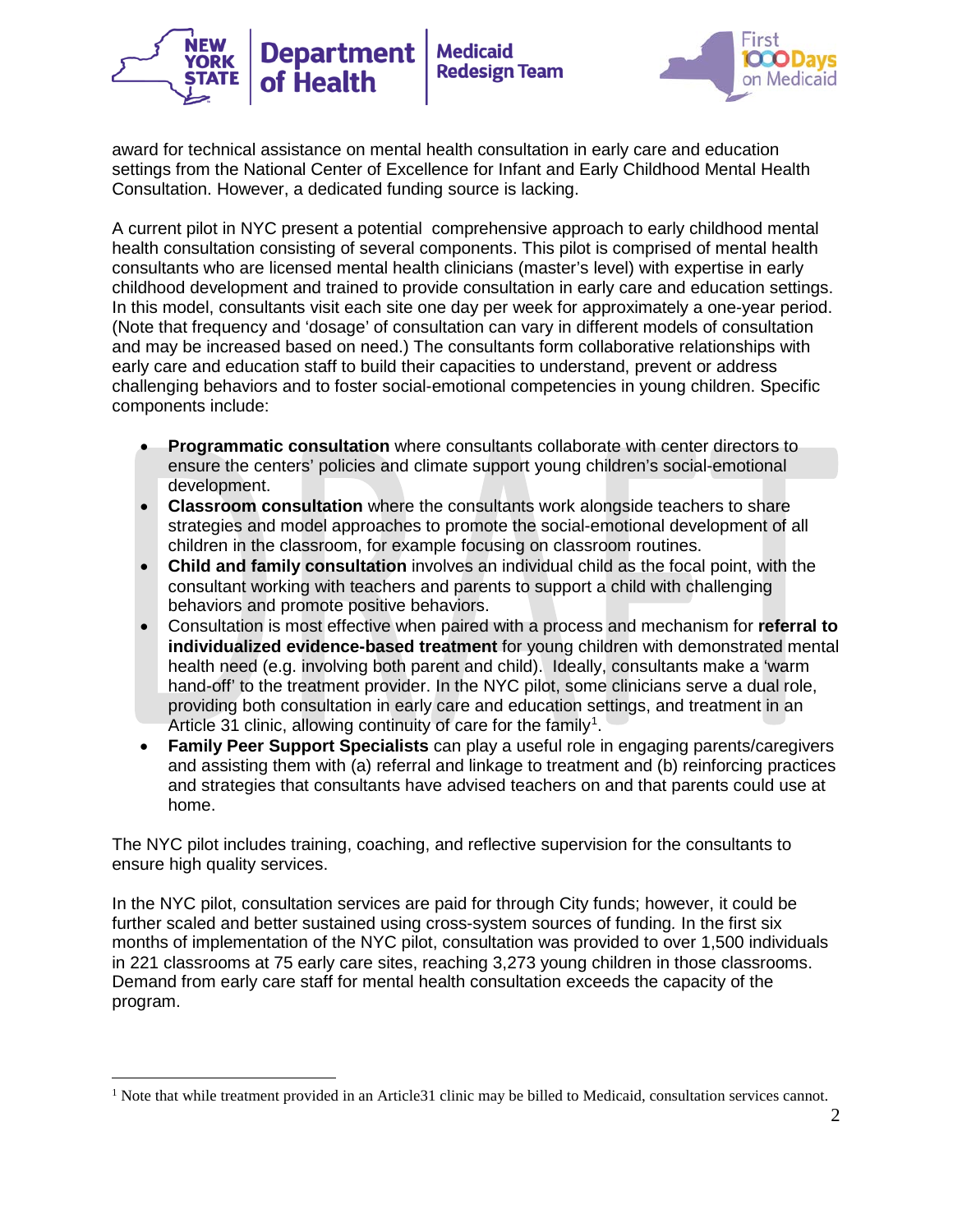

**Medicaid** 

**Redesign Team** 

The SAMHSA Center of Excellence for Infant and Early Childhood Mental Health Consultation offers a comprehensive list of funding sources that could potentially be used as braided funding for a NYS consultation model. For example, below are a few which may be considered alongside Medicaid service or waiver funds:

- 1) Medicaid Administrative Funds (CMS) for training for mental health consultants
- 2) Federal block grants Child Care and Development Fund and Community Mental Health Services Block Grant
- 3) Head Start and Early Head Start funding

**Department** 

The following two resources provide a full list of potential funding sources:

- SAMHSA Center of Excellence for Infant and Early Childhood Mental Health Consultation, National Financing Guidance for IECMHC Consultation [https://www.samhsa.gov/sites/default/files/programs\\_campaigns/IECMHC/financing](https://www.samhsa.gov/sites/default/files/programs_campaigns/IECMHC/financing-guidance-infant-early-child-mental-health-consult.pdf)[guidance-infant-early-child-mental-health-consult.pdf](https://www.samhsa.gov/sites/default/files/programs_campaigns/IECMHC/financing-guidance-infant-early-child-mental-health-consult.pdf)
- *Supporting Early Childhood Mental Health Consultation* from the U.S. Department of Health and Human Services [https://www.acf.hhs.gov/sites/default/files/ecd/supporting\\_early\\_childhood\\_mental\\_healt](https://www.acf.hhs.gov/sites/default/files/ecd/supporting_early_childhood_mental_health_consultation.pdf) [h\\_consultation.pdf](https://www.acf.hhs.gov/sites/default/files/ecd/supporting_early_childhood_mental_health_consultation.pdf)

After identifying potential funding sources, and a strategy for allocating revenues and expenditures by categorical funding source, the design committee should select one or more communities to test the feasibility of the new funding approach. These efforts should be coordinated with OMH's Project TEACH to build on existing capacity, training and support efforts. In general, working across state agencies will ensure professional expertise is leveraged and shared.

## **Cross-Sector Collaboration Component:** Yes \_X\_ No\_\_\_

• Both the funding proposal and mental health consultation activities are cross-sector

## **Cost Assumptions:**

Design Committee costs: Negligible – staff time for convening and managing group.

Would need more detail on design committee's recommendations to develop a fiscal analysis. Below costs provided by author:

NYC program:

Estimated average cost of consultation per child  $= $565.51$ 

irs:

**OCODavs**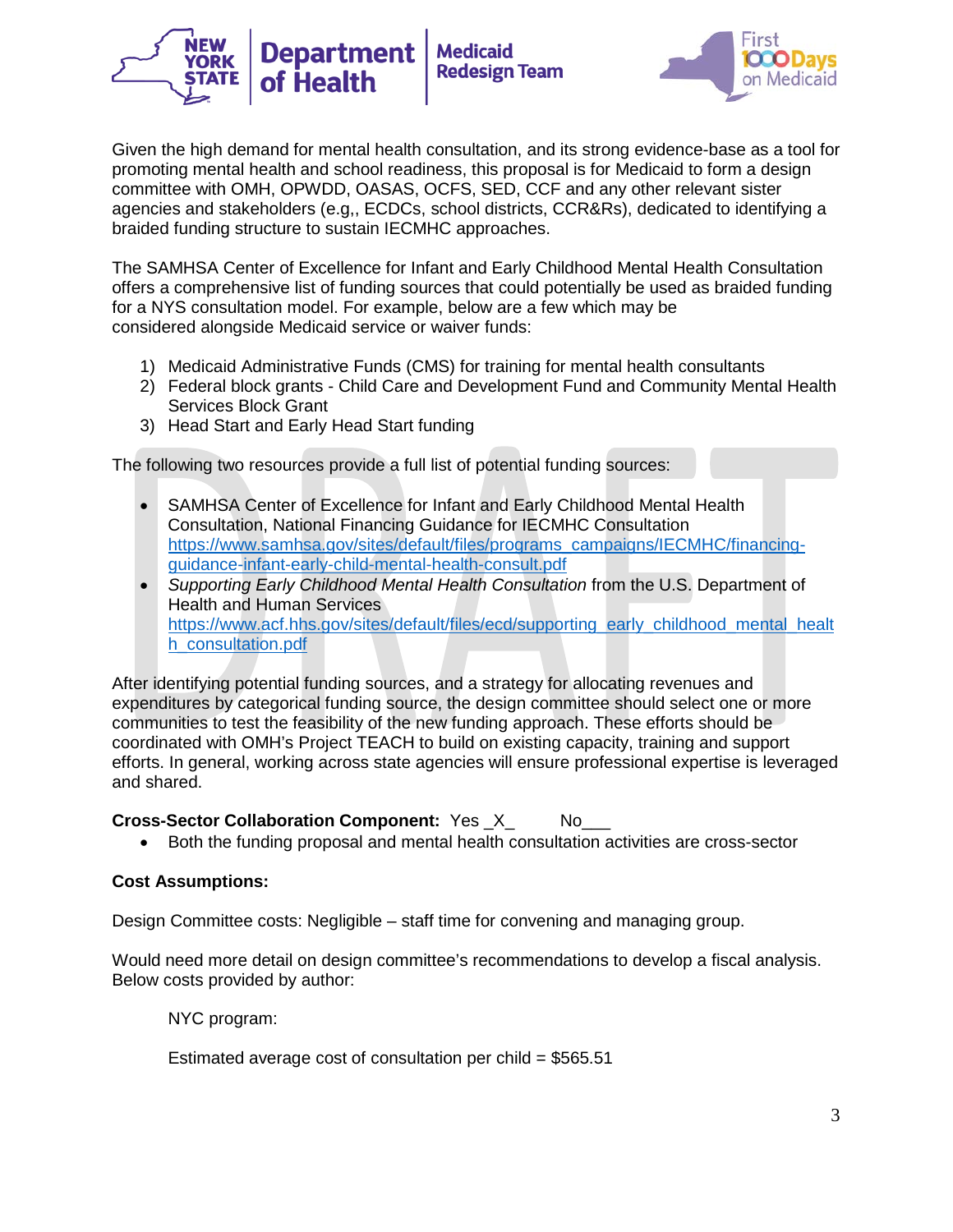



This assumes that the consultation time (and affiliated program costs) are allocated in the following way:

- 50% programmatic/classroom consultation at a cost of \$282.75 per child
- 50% child and family consultation at a cost of \$2,172.38 per child

Based on NYC experience, 13% of children may need child and family consultation.

Program assumptions include

- 7 consultants, 1 supervisor and 0.25 Director.
- One consultant (master's level licensed mental health professional) serves 5 sites, visiting each site one day per week. On average this represents 3 classrooms per site.
- Total costs include training of consultants, rent, travel, data support and EHR/Billing software.

#### **Potential Return on Investment:**

- Research has shown that ECMH consultation leads to increased preschool attendance and reduced expulsion and to reduced teacher stress and increased job satisfaction
- Every dollar spent on high-quality, birth-to-five early childhood education programs for disadvantaged children offers a 13% per annum return on investment.

#### **Metrics to Track Success/Outcomes:**

- % of early care and education sites that have received consultation.
- % of all children with Medicaid who are enrolled in early care and education sites in which consultation has been provided<sup>[2](#page-29-0)</sup>.
- # or % decrease in early learning site suspensions and expulsions

## **Benefits of Proposal:**

- Tackles a systemic funding challenge that has prevented widespread use of IECMHC
- IECMHC is supported by SAMHSA's [Center of Excellence for IECMHC](https://www.samhsa.gov/iecmhc)
- Successful implementation would be a big step forward in aligning health and early learning systems, and could prove to be a promising model for other braided funding activities
- Proposal creates the opportunity to reduce long term costs by focusing on appropriate capacity development that will arguably have a positive impact on long-term mental and physical health

## **Concerns with Proposal:**

• Currently unknown what flexible funding streams are available through sister agencies

## **Links to Available Evidence:**

U.S. Department of Health and Human Services and U.S. Department of Education, Policy Statement to Support the Alignment of Health and Early Learning Systems, Page 12: <https://www2.ed.gov/about/inits/ed/earlylearning/files/health-early-learning-statement.pdf>

<span id="page-29-0"></span> <sup>2</sup> Num: # of children with Medicaid who are enrolled in early care and education sites in which consultation has been provided; Den: # of children with Medicaid in all early care and education sites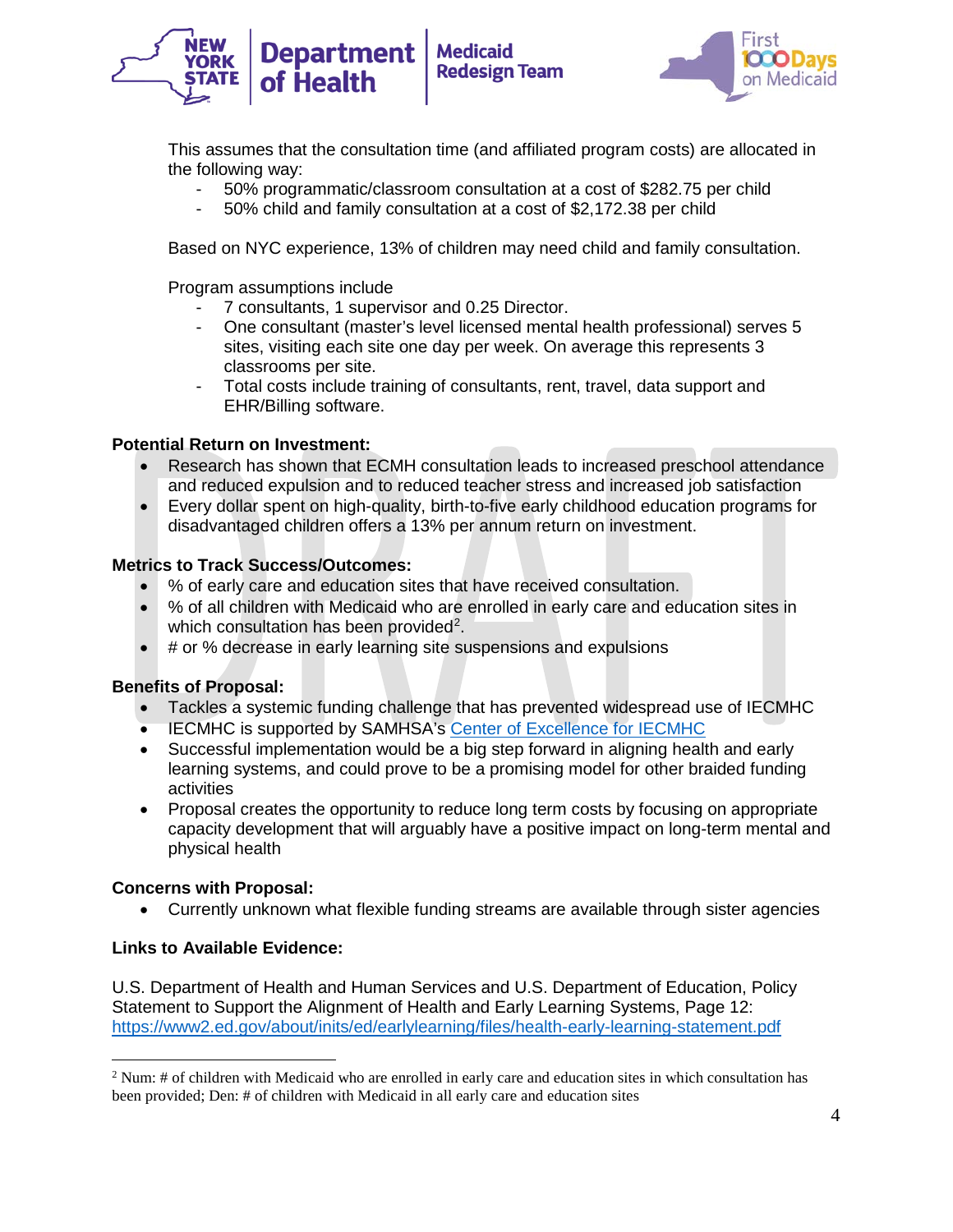



US Department of Health and Human Services and US Department of Education. Policy statement on expulsion and suspension policies in early childhood settings. [https://www2.ed.gov/policy/gen/guid/school-discipline/policy-statement-ece-expulsions](https://www2.ed.gov/policy/gen/guid/school-discipline/policy-statement-ece-expulsions-suspensions.pdf%20Pages%207)[suspensions.pdf Pages 7,](https://www2.ed.gov/policy/gen/guid/school-discipline/policy-statement-ece-expulsions-suspensions.pdf%20Pages%207) 10

SAMHSA, The Center of Excellence for Infant and Early Childhood Mental Health Consultation. Available at<https://www.samhsa.gov/iecmhc>

Gilliam, W.S. (2005). *Prekindergarteners left behind: Expulsion rates in state prekindergarten programs.* New York, NY: Foundation for Children Development.

Gilliam WS, Maupin AN, Reyes CR. Early Childhood Mental Health Consultation: Results of a Statewide Random-Controlled Evaluation. J Am Acad Child Adolesc Psychiatry. 2016 Sep;55(9):754-61. doi: 10.1016/j.jaac.2016.06.006. Epub 2016 Jun 28. PubMed PMID: 27566116.

[Hunter A, Davis A, Perry DF, Jones W. The Georgetown Model of Early Childhood Mental](https://www.ecmhc.org/documents/FCC_SB%20ECMHC%20Manual.pdf)  [Health Consultation. Washington, DC: Georgetown University Center for Child and Human](https://www.ecmhc.org/documents/FCC_SB%20ECMHC%20Manual.pdf)  [Development, September 2016](https://www.ecmhc.org/documents/FCC_SB%20ECMHC%20Manual.pdf)

Perry, D.F., Dunne, M.C., McFadden, L. et al. Reducing the risk for preschool expulsion: mental health consultation for young children with challenging behaviors. J Child Fam Stud (2008) 17: 44. https://doi.org/10.1007/s10826-007-9140-7.

Brennan et al. The evidence base for mental health consultation in early childhood settings: research synthesis addressing staff and program outcomes. Early Education and Development. 2008;19(6)

**Additional Technical Detail: (If needed, to evaluate proposal)**

Illinois' Behavioral Health Transformation – 1115 Overview, Illinois Dept of Healthcare and Family Services, 2016

[https://www.illinois.gov/hfs/SiteCollectionDocuments/1115\\_waiver\\_2page\\_overview.pdf](https://www.illinois.gov/hfs/SiteCollectionDocuments/1115_waiver_2page_overview.pdf)

The NYS Association of Infant Mental Health has provided additional technical recommendations on how to implement in a manner that is supportive of Infant Mental Health-Endorsement certification.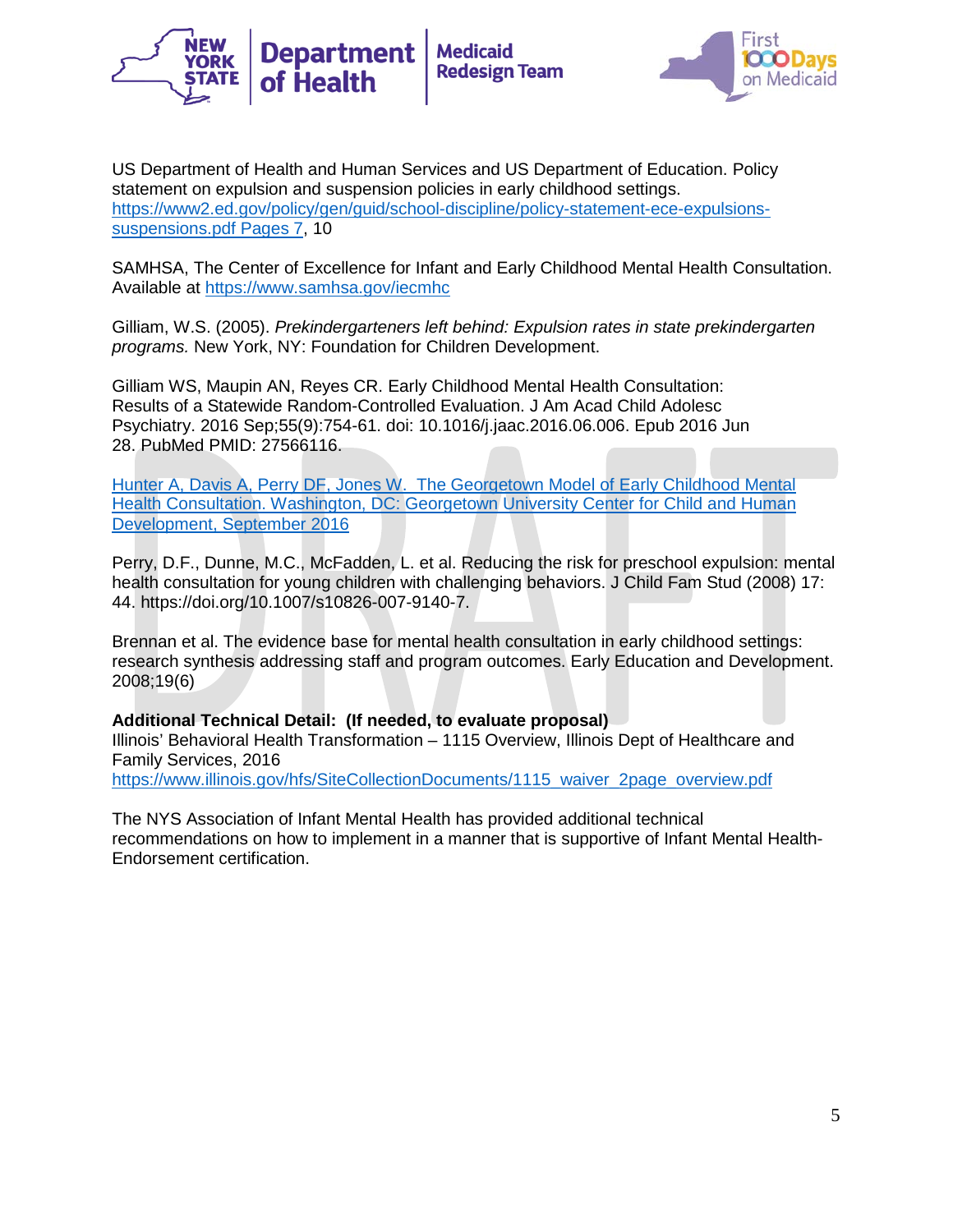



**Proposal (Short Title):** Parent/Caregiver Diagnosis as Eligibility Criteria for Dyadic Therapy

**Implementation Complexity:** Low **Implementation Timeline:** Short term

**Required Approvals/Systems Changes:** \_X\_ Administrative Action \_\_\_ Statutory Change \_\_\_ IT/data infrastructure State Plan Amend **Example 2** Federal Waiver **Example 2** X NYS budget request

## **Proposal Background/Description:**

This proposal is for Medicaid to allow providers to bill for the provision of evidence-based parent/caregiver-child therapy (also called dyadic therapy) based solely on the parent/caregiver being diagnosed with a mood, anxiety or substance use disorder.

The quality of early relationships affects the ability of young children to learn, regulate themselves and form relationships. These developmental processes can be impaired when a parent/caregiver (including extended family and foster parents) has a mental health condition because the relationship with the child is often interrupted as a result of the parent/caregiver's condition. Research has found that when depressed mothers receive treatment for depression only (e.g., medication, cognitive behavior therapy), parenting and relationship problems persist unless there is a specific focus on repairing the parent-child relationship (Center on the Developing Child at Harvard University, 2009). Evidence-based dyadic treatment models (e.g., Child-Parent Psychotherapy, Parent-Child Interaction Treatment, Parent-Toddler Therapy) are therapy models in which parents/caregivers and very young children are seen together, and coaching is provided to follow and respond to infant/toddler cues. The goal of these therapies is to repair the parent/caregiver-child relationship.

Currently, New York's Medicaid program pays for dyadic therapy but only in instances where the child has a diagnosed mental health condition. Under this proposal, New York Medicaid would:

- (1) Ensure that existing Medicaid payment policy for dyadic therapy is inclusive of ageappropriate child mental health diagnoses as defined by Diagnostic Classification of Mental Health and Developmental Disorders of Infancy and Early Childhood: Revised Edition (DC:0-5™)
- (2) Allow evidence-based dyadic therapy to be paid for under the child's Medicaid number in circumstances in which the parent/caregiver has a mood, anxiety, or substance use disorder but the child does not have a diagnosed condition. Such a change in billing policy would allow parent/caregiver-child therapy to be used in a preventative fashion by preventing the emergence of poor behavioral outcomes in children through an increased focus on repairing the parent/caregiver-child relationship. This therapy would be provided in addition to any individual mental health treatment available to the parent/caregiver. Michigan and Minnesota both report allowing for billing based on parent diagnosis without the use of a federal waiver.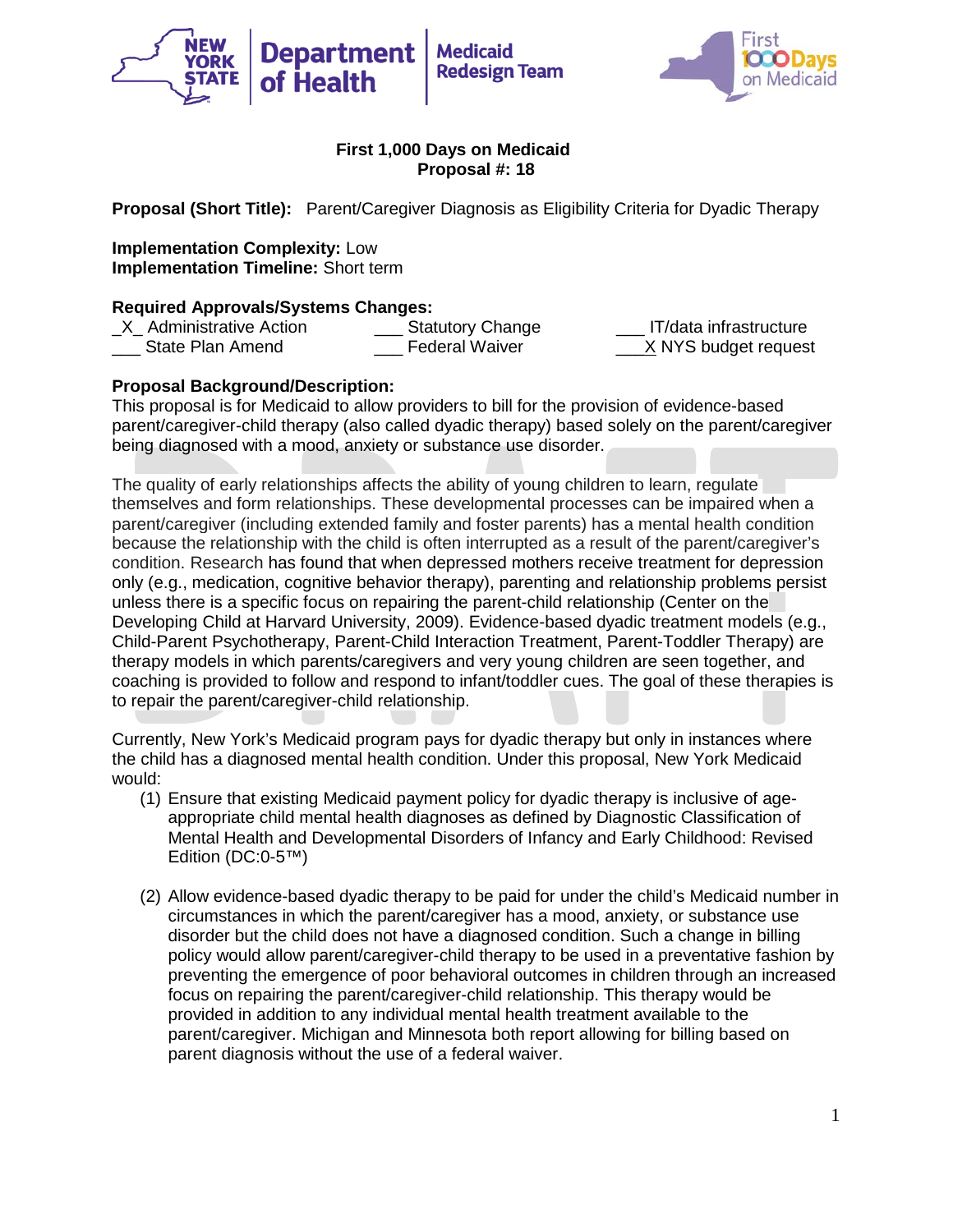



(3) Explore paying for evidence-based early childhood mental health-focused group parenting programs such as Triple-P.

New York Medicaid should develop a list of evidence-based dyadic treatment models that would be eligible for payment under this model, the parental/caregiver mood,anxiety, substance use, and any other appropriate disorders (e.g., PTSD, complex trauma) that would make a parent/caregiver and child eligible for dyadic therapy, and the provider qualifications that are required for delivery of dyadic treatment. Provider qualification decisions should take into account non-clinical staff for the parenting support interventions, such as credentialed family peer support specialists. New York Medicaid should then issue guidance to plans and providers explaining the expanded eligibility criteria for dyadic therapy and how providers can bill for such therapy under the child's Medicaid number. The dissemination of this guidance should account for different caregiver and child pathways into care, and be sent to both adult and pediatric providers.

#### **Cross-Sector Collaboration Component: Yes \_\_\_\_\_\_ No X\_\_**

#### **Cost Assumptions:**

| <b>First 1K Days on Medicaid</b>                                                |             |
|---------------------------------------------------------------------------------|-------------|
| PROPOSAL #18: Parent Diagnosis as Eligibility Criteria for Parent-Child Therapy |             |
|                                                                                 |             |
|                                                                                 |             |
| Live Births Medicaid (2014 Basis)                                               | 109,772     |
| Depression rate                                                                 | 25%         |
| Mothers with maternal depression                                                | 27,443      |
| Assumption for participation in dyadic therapy                                  | 70%         |
| Participating mothers with maternal depression                                  | 19,210      |
|                                                                                 |             |
| 30 min psychotherapy rate (1)                                                   | \$97.81     |
| Estimated annual spending                                                       | \$3,757,880 |
| <b>State Share</b>                                                              | \$1,878,940 |
| <b>Total Cost (Gross)</b>                                                       | \$3,757,880 |
| <b>Total Cost (State)</b>                                                       | \$1,878,940 |
|                                                                                 |             |
|                                                                                 |             |

(1) assumes 2 sessions average

**\*NOTE: Proposed expansion to include parent/caregiver substance use disorders in eligibility criteria would require additional funding not included in current cost estimate.**

#### **Potential Return on Investment:**

• Short-term returns from decreased use of Early Intervention services due to developmental delay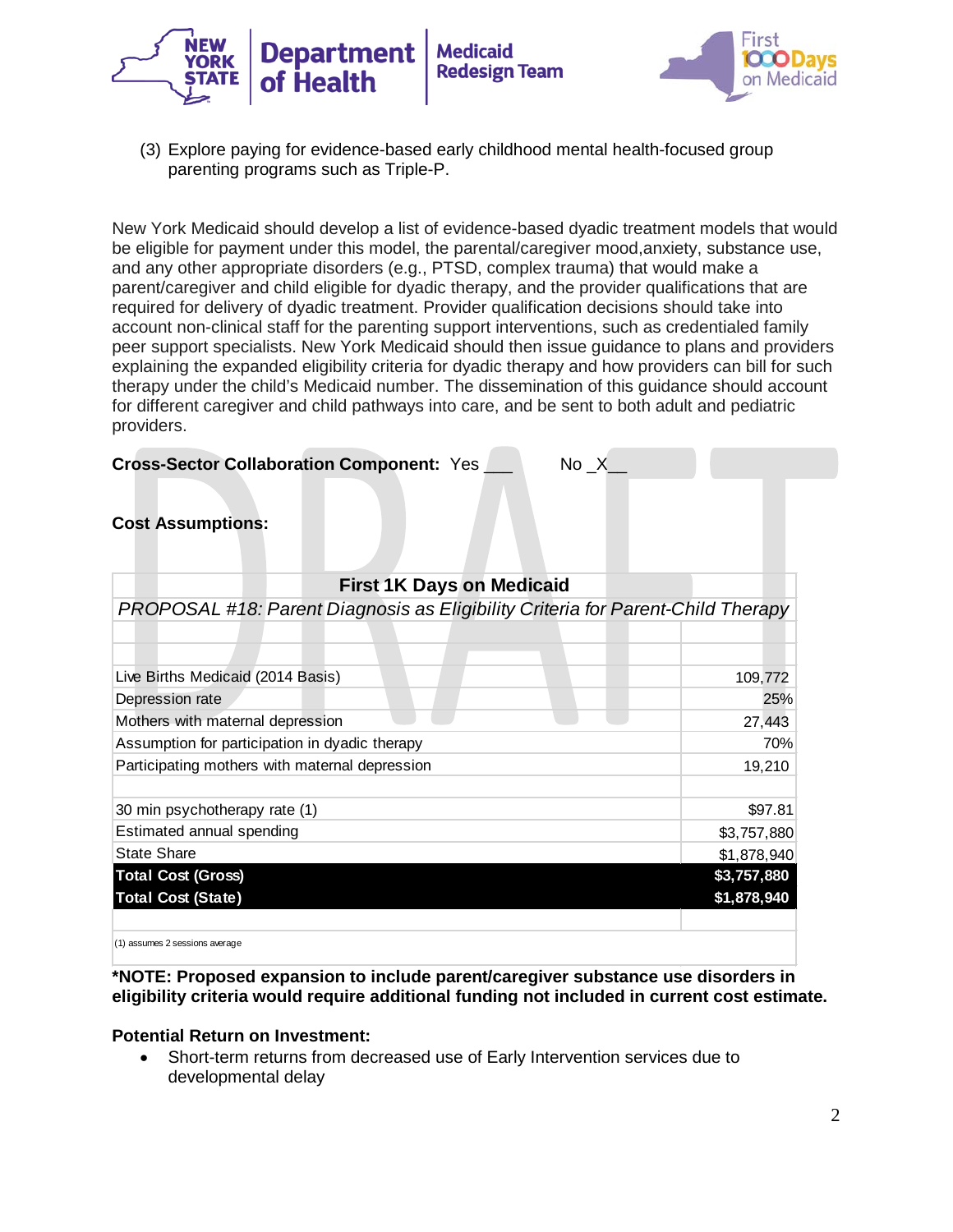



- Long-term returns could include savings from reduced cases of abuse and neglect, fewer out of home placements, and reduced incidence of youth behavioral and emotional disorders
- Additional return on investment may inure to Medicaid if the parent/caregiver is a Medicaid beneficiary and their longer-term behavioral and/or physical health is improved

# **Metrics to Track Success/Outcomes:**

- Percent of child health providers billing for dyadic therapy under the child's Medicaid number
- Percent of scores on child developmental and behavioral health screens above-risk thresholds

# **Benefits of Proposal:**

- Expands upon New York's existing use of parent-child therapy and support of maternal depression screening in the pediatric office
- Can be accomplished by DOH through administrative action
- Policy change is evidence-based and supported by the Harvard Center on the Developing Child, improving both attachment and parenting skills
- Policy is consistent with recent federal CMS guidance (CMS, 2016)
- Expands access to a service that fills a gap in much-needed early childhood mental health services
- Providing supports to children based on the parent having a significant mental health diagnosis is a step toward providing two-generational care for families

## **Concerns with Proposal:**

- Policy change alone may be insufficient for encouraging increased use of evidencebased dyadic therapy models
- Reinforces a medical model of healthy development promotion
- Diagnosis based criteria doesn't reach the full population for which dyadic therapy would be helpful, broader risk factors as measured by social determinants ICD-10 Z Codes could be more appropriate, but few providers use Z-codes and there is no current system for Medicaid to track Z-codes
- It is important not to stigmatize parents with mental health or substance use disorders by assuming their parenting is impaired. Medicaid could clarify for providers that a parent with a mental health or substance use disorder does not inevitably require dyadic treatment. This modality is for those whose disorder/risk of disorder is interfering with their ability to parent successfully.

# **Links to Available Evidence:**

Center on the Developing Child at Harvard University (2009) Maternal Depression Can Undermine the Development of Young Children. :

[http://46y5eh11fhgw3ve3ytpwxt9r.wpengine.netdna-cdn.com/wp-](http://46y5eh11fhgw3ve3ytpwxt9r.wpengine.netdna-cdn.com/wp-content/uploads/2009/05/Maternal-Depression-Can-Undermine-Development.pdf)

[content/uploads/2009/05/Maternal-Depression-Can-Undermine-Development.pdf](http://46y5eh11fhgw3ve3ytpwxt9r.wpengine.netdna-cdn.com/wp-content/uploads/2009/05/Maternal-Depression-Can-Undermine-Development.pdf)

Paper states that depressed parents need an intervention that is focused on parent-child interactions as well as the parent's depression, and shows positive findings of one dyadic model, Parent-Toddler Therapy, on cognitive development.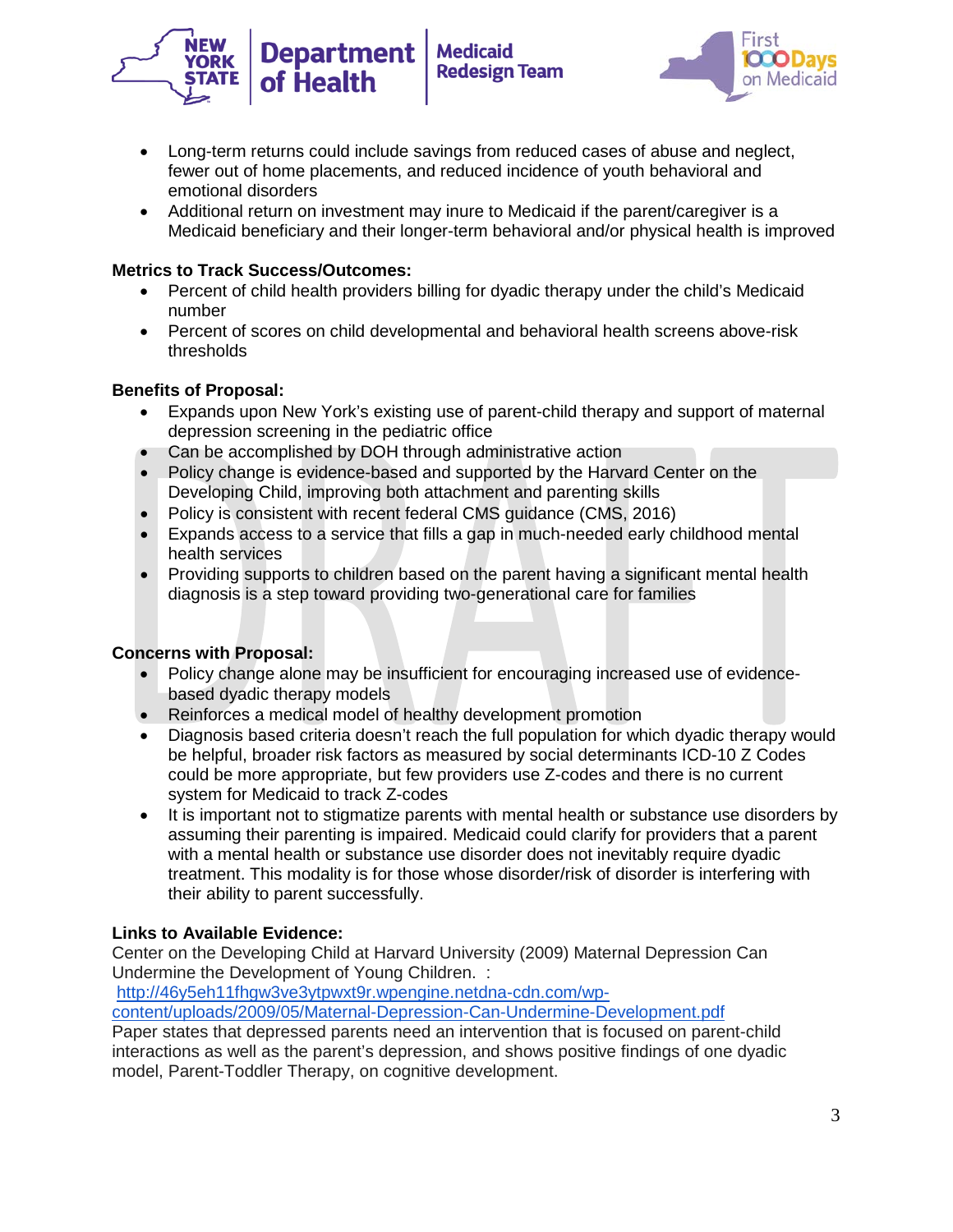



# **Additional Technical Detail: (If needed, to evaluate proposal)**

CMS, 2016 Maternal Depression Screening and Treatment: A Critical Role for Medicaid in the Care of Mothers and Children [https://www.medicaid.gov/federal-policy](https://mail.uhfnyc.org/owa/redir.aspx?C=4fddb0a649224012be4ce75cacf71d4a&URL=https%3a%2f%2fwww.medicaid.gov%2ffederal-policy-guidance%2fdownloads%2fcib051116.pdf)[guidance/downloads/cib051116.pdf](https://mail.uhfnyc.org/owa/redir.aspx?C=4fddb0a649224012be4ce75cacf71d4a&URL=https%3a%2f%2fwww.medicaid.gov%2ffederal-policy-guidance%2fdownloads%2fcib051116.pdf)

This guidance states that mothers may benefit from treatment that involves mothers and children *together,* and that under EPSDT, this treatment could be billed under Medicaid if child is present since the treatment would have an important benefit for the child.

The NYS Association of Infant Mental Health has provided additional technical recommendations on how to implement in a manner that is supportive of Infant Mental Health-Endorsement certification.

**Reviewer Name/Organization:** Sheila Smith, National Center for Children in Poverty; Rahil Briggs, Montefiore Medical Center; Evelyn Blanck, New York Center for Child Development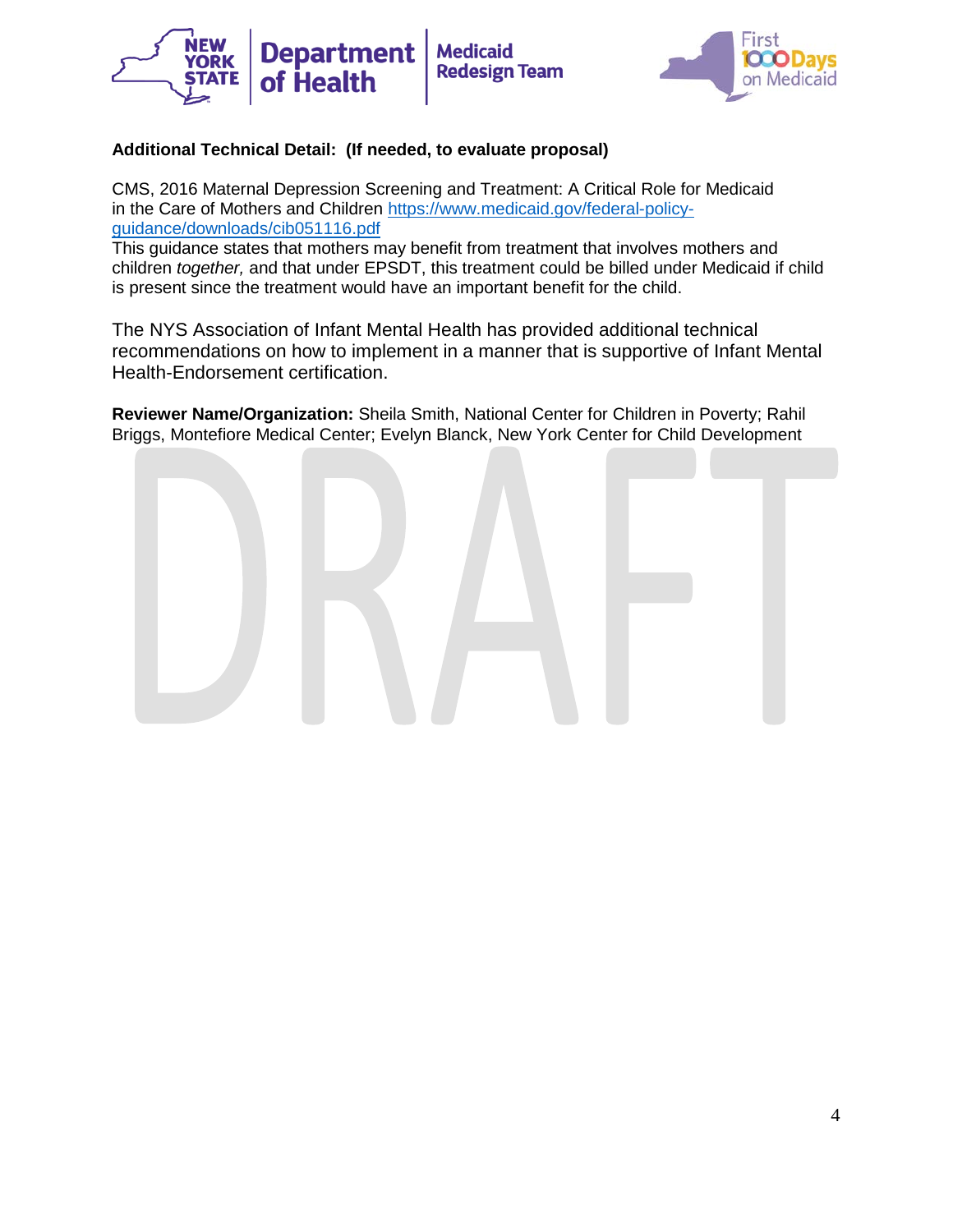



**Proposal (Short Title):** Pilot and Evaluate Peer Family Navigators in Multiple Settings

**Implementation Complexity:** High **Implementation Timeline:** Long term

**Required Approvals/Systems Changes:**<br>X Administrative Action **Statutory Change** \_X\_ Administrative Action \_\_\_ Statutory Change \_\_\_ IT/data infrastructure State Plan Amend **Example 2** Federal Waiver **Example 2 NYS budget request** 

# **Proposal Background/Description:**

Many high-risk families with young children struggle to navigate available resources to help them address both health needs and the social determinants impacting their health. These often hard to reach families may be more likely to consistently interact with non-health resources in their communities rather than the health care system. Research shows both low screening of African American and Hispanic children for developmental delays and heavy reliance of mothers on peer networks (rather than clinicians) to decide if intervention is needed. Peer navigators have had success in the HIV and behavioral health arenas, connecting homeless people with appropriate health and supportive services, keeping people engaged in those services, and generally helping people take charge of their own well-being. This concept has not been adopted for at-risk families with young children.

This proposal would develop, implement and evaluate a total of nine pilots that would provide peer family navigator services.

The first set of sites would evaluate the use of peer family navigator services in community settings outside of the acute care physical health system. DOH would develop an RFP and make grant funds available to support a total of 5 pilots across the state (two upstate, three downstate) in community-based sites (e.g., family homeless shelters, supportive housing, early education providers, community mental health clinics, drug treatment programs, WIC offices, and existing Help Me Grow sites).RFP respondents (either the sites themselves, or organizations with expertise in peer navigation in collaboration with a site) would be required to address the following components of developing and implementing a peer family navigator program in their community.

- Assessment of needs for families and young children in their unique setting
- Existing resources available in the setting and the unique role of peer family navigators in that setting; ability of peer navigators to link to a range of other services – from mental health to "Mommy and Me" activities that can be accessibly provided at the site to service providers that can address social determinants of health
- Existing or planned connections across sectors allowing peer family navigators to facilitate effective warm handoffs to services
- Recruitment strategy for peer family navigators
- Design and delivery of a curriculum for training peer family navigators
- Operational details for the day-to-day work of peer family navigators once trained (e.g., in-office, co-location in other settings, individual visits in the community, group classes, etc.)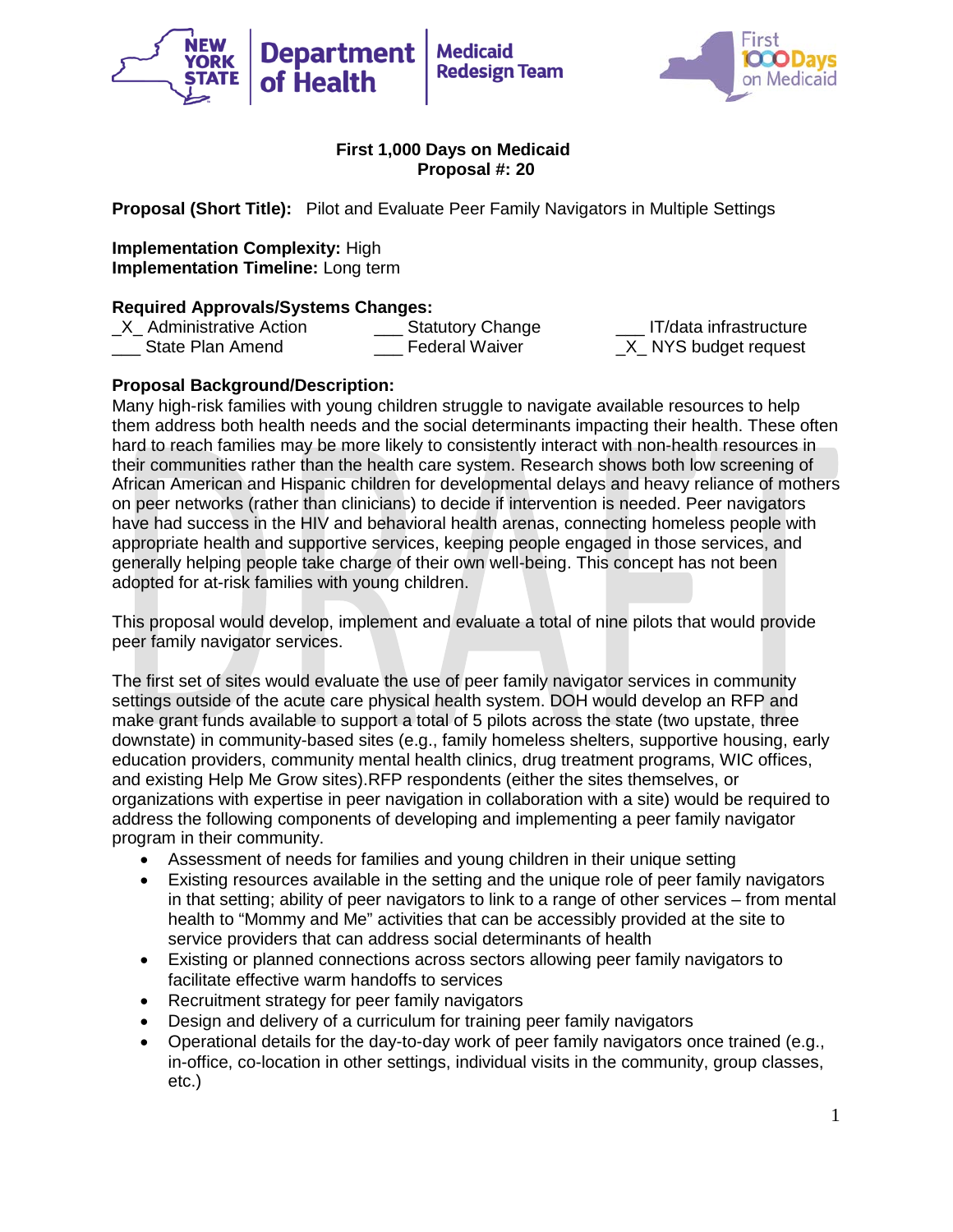



• Evaluation plan, including the ability to collect and report Medicaid client identification numbers (CIN) for purposes of external evaluation

**Medicaid** 

**Redesign Team** 

An additional pilot with four sites would focus on family health navigation services in primary care offices. The family navigator could be a peer support specialist, although some workgroup members advocate for the navigator being a licensed clinical worker with training working with families (e.g. a Masters level social worker or equivalent) given the complexity of systems and issues encountered. The family health navigator would focus on a subset of at-risk families determined by either a positive child developmental or social-emotional screen or a positive maternal depression screen. RFP respondents would be required to address the same RFP components as outlined above, but tailored to a primary care context as needed.

DOH would conduct internally or contract externally for a qualitative and quantitative evaluation of the pilots. The qualitative portion would describe each of the pilot models and survey clients served regarding their impressions of the navigator services delivered. The qualitative evaluation would look at CIN level data for individuals served by navigators and compare their health utilization, cost and clinical risk group to a comparison cohort of Medicaid enrollees in the community that did not receive navigator services.

# **Cross-Sector Collaboration Component: Yes X\_ No\_**

By definition some of the peer family navigator services would be based out of sites from other sectors and coordinate with the health sector. The primary care-based navigator would coordinate with non-health services as well as health services.

#### **Cost Assumptions:**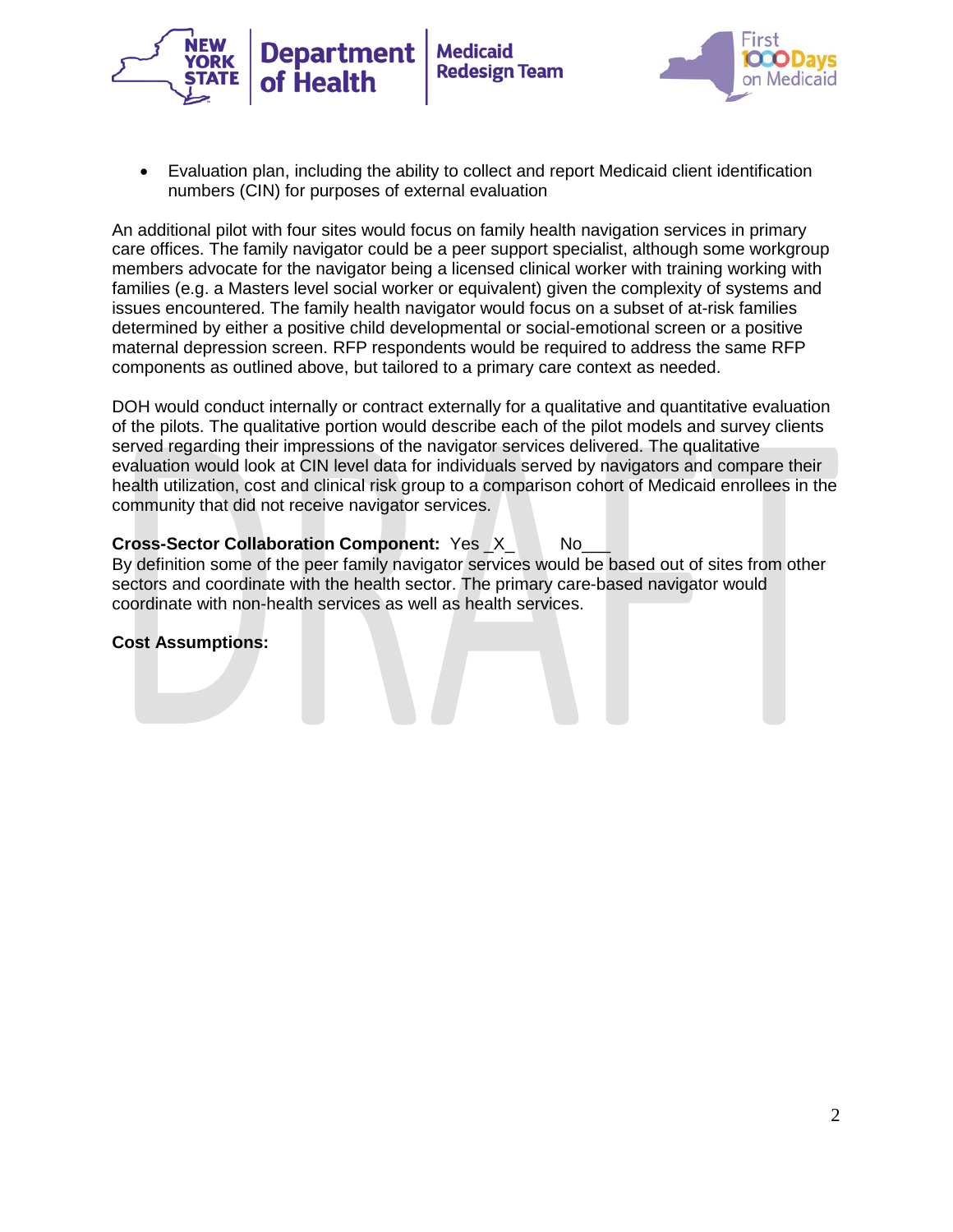



| <b>First 1K Days on Medicaid</b>                                                                                                                                                                                                                        |                            |
|---------------------------------------------------------------------------------------------------------------------------------------------------------------------------------------------------------------------------------------------------------|----------------------------|
| Pilot and Evaluate Peer Family Navigators in Multiple Settings                                                                                                                                                                                          |                            |
|                                                                                                                                                                                                                                                         |                            |
| Number of Pilot grants                                                                                                                                                                                                                                  | 9                          |
| Cost of Pilot                                                                                                                                                                                                                                           | \$<br>220,000.00           |
| Cost of qualitative and quantitative evaluation of the grants                                                                                                                                                                                           | \$<br>300,000.00           |
| <b>Total Cost</b>                                                                                                                                                                                                                                       | \$2,280,000                |
| <b>Total Cost (Gross)</b><br><b>Total Cost (State)</b>                                                                                                                                                                                                  | \$2,280,000<br>\$1,140,000 |
|                                                                                                                                                                                                                                                         |                            |
| \$60,000 Six month Start-Up and Training:<br>- Sites coordinate to develop curriculum material design, peer and evaluation criteria engaging expert consultants as<br>appropriate, 8-w eek Peer Training at each site (Training, peer stipend expenses) |                            |
| \$160,000 One Year Demonstration:<br>- \$100,000 Key Personnel:                                                                                                                                                                                         |                            |
| - \$50,000 Supervision/Q.I./Data Collection<br>- \$50,000 Peers (3 peers for 20 hours per w eek at \$15/hr) each with a yearly caseload of 25 to 35<br>families                                                                                         |                            |
| -\$25,000 Host site OTPS, rent, utilities, IT                                                                                                                                                                                                           |                            |
| -\$15,000 Program Costs - Materials, transportation for peers, staff, clients, nutritional snacks for client meetings, etc.                                                                                                                             |                            |

#### **\*Please note this estimate is based on using peer-level navigators only. If higher-level professionals are required for primary care sites then additional resources would be required.**

## **Potential Return on Investment:**

TBD – The evaluation would be designed such that actual 1-year return on investment to Medicaid could be calculated.

- Potential near-term returns/costs could include additional referrals to early intervention and reduced family emergency/crisis utilization.
- Longer-term returns could include decreased special education and juvenile justice costs, and lower Medicaid utilization than the comparison cohort throughout childhood

#### **Metrics to Track Success/Outcomes:**

- Performance on grantee defined evaluation plan outcomes
- Reduced (or more appropriate) Medicaid utilization by the intervention groups in comparison to the formal evaluation control groups
- Increased Developmental Delay screening/appropriate interventions
- Parental engagement in activities/services that enhance bonding with young children

#### **Benefits of Proposal:**

- Innovative application of peer supports to a new high-risk, hard-to-engage population for which it could be uniquely effective
- Can be formally evaluated and cohorts could be followed longitudinally over time
- Could be incorporated into a central intake model in other parts of DOH